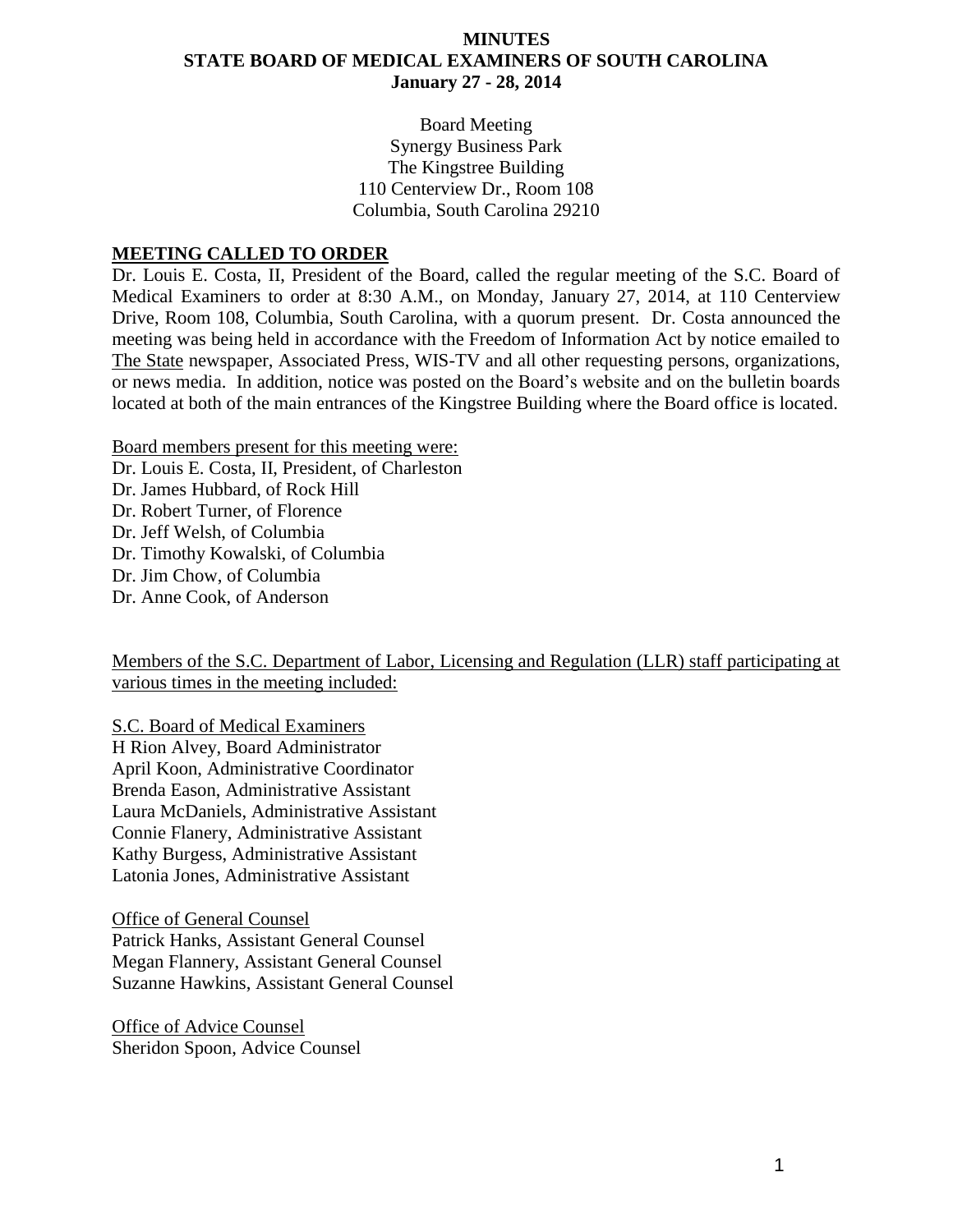## **REVIEW/APPROVAL OF AGENDA**

An agenda for this meeting was reviewed and approved.

#### **REVIEW/APPROVAL OF MINUTES FROM NOVEMBER 4 -6, 2013 BOARD MEETING**

\_\_\_\_\_\_\_\_\_\_\_\_\_\_\_\_\_\_\_\_\_\_\_\_\_\_\_\_\_\_\_\_\_\_\_\_\_\_\_\_\_\_\_\_\_\_\_\_\_\_\_\_\_\_\_\_\_\_\_\_\_\_\_\_\_\_\_\_\_\_\_\_\_

After considering recommendations, additions, deletions and corrections, a motion was made to approve the November 4-6, 2013 minutes by Dr. Hubbard and seconded by Dr. Welsh. The motion and the minutes were unanimously passed.

#### **PROPOSED CHAPTER 10 FEE PLACEMENT OPTIONS**

Sheridon Spoon, Advice Counsel for the Medical Board, spoke to the Board concerning the placement of fee adjustment process in Chapter 10 that was discussed and approved in the November 2013 meeting and how that would be published in state law. After a brief discussion, Dr. Hubbard made a motion to approve the fee placement to appear in Chapter 10 with a reference only in Chapter 81 to Chapter 10 and LLR's website. Motion was seconded by Dr. Kowalski. All in favor. Motion carries.

## **LIFEGUARD CLINICAL ASSESSMENT AND REMEDIATION PROGRAM PRESENTATION**

Marcia Lammando, RN, BSN, MHSA, Programs Director and David Hess, MPA Administrator of Lifeguard appeared before the Medical Board to present their clinical assessment and remediation program located in Harrisburg, Pennsylvania. Ms. Lammando stated that their program was developed to assist physicians who may have a clinical deficit and has already been assessed by another organization. She stated they receive a lot of referrals from hospitals when they have identified a clinical deficiency in a physician. Three physicians from South Carolina have completed their program but the Board has not received this documentation thus far because the cases are still open in investigations. The Board took this under advisement.

## **ANESTESIOLOGIST ASSISTANT RECOMMENDATIONS FOR LICENSURE**

After discussion, a motion was made by Dr. Welsh and seconded by Dr. Kowalski to approve the recommendations of the January 2014 applicant. All in favor. Motion carries. (See Attached)

## **FINAL ORDER HEARINGS**

**A motion was made and passed for the Board to go into Executive Session to conduct Final Order Hearings.** Each hearing was held in Executive Session and the Board's Final Order is on file at the Board Office. After testimony for each case, the Board entered into Executive Session. No votes were made or actions taken while the Board was in Executive Session. **A motion was made and passed to return to Public Session and the Board voted on the following sanctions after each Final Order Hearing:**

## **John B McRee, MD**

#### **Request to be released from Final Order**

A motion was made by Dr. Kowalski to grant the request for release from the Final Order and accept on respondents honor that he will retake and pass his board certification and stay in the Recovering Professional Senior Program. The motion was seconded by Dr. Welsh.

All in favor Motion carries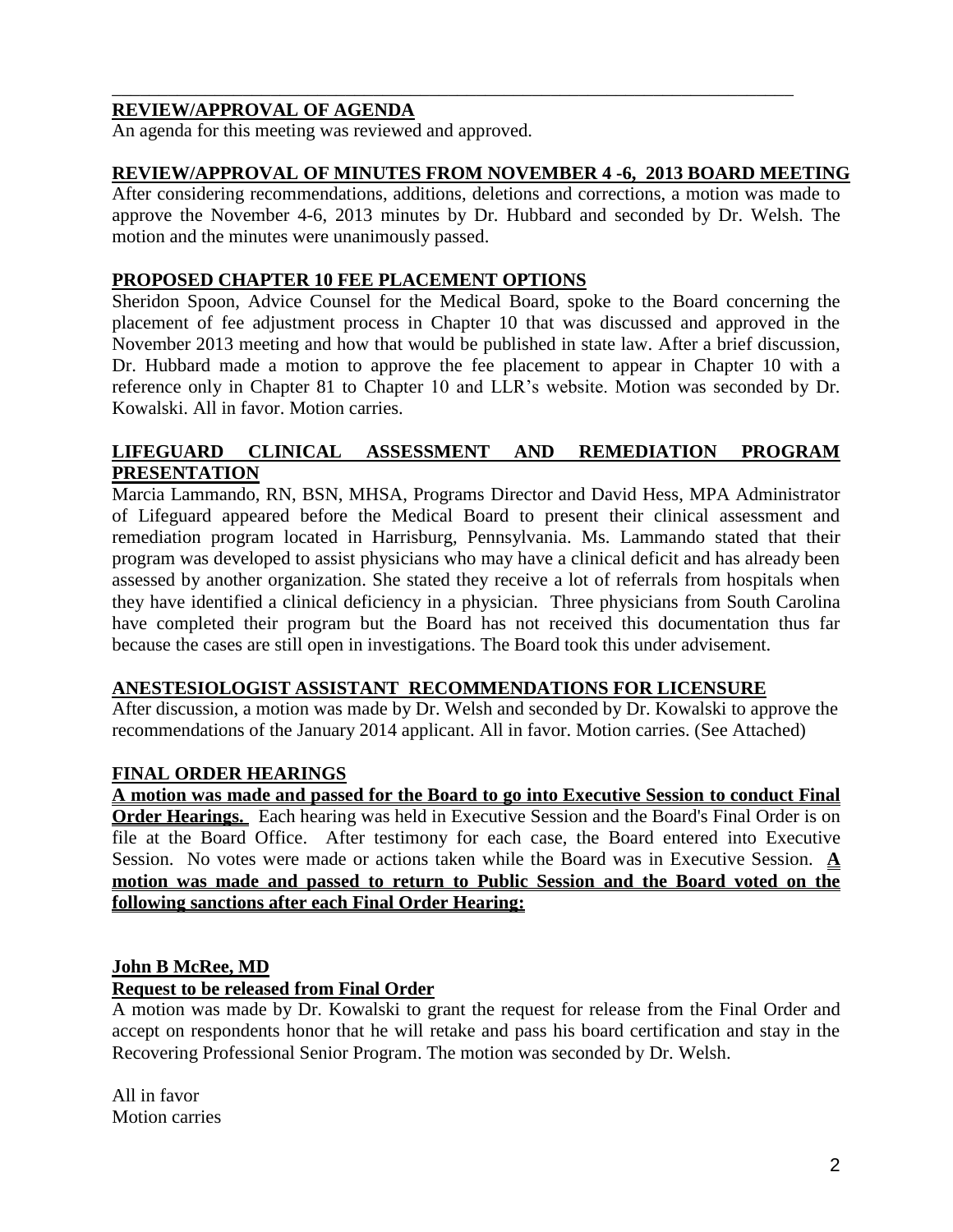#### \_\_\_\_\_\_\_\_\_\_\_\_\_\_\_\_\_\_\_\_\_\_\_\_\_\_\_\_\_\_\_\_\_\_\_\_\_\_\_\_\_\_\_\_\_\_\_\_\_\_\_\_\_\_\_\_\_\_\_\_\_\_\_\_\_\_\_\_\_\_\_\_\_ **PHYSICIAN ASSISTANTS ADVISORY COMMITTEE RECOMMENDATIONS**

Dr, Gardner presented recommendations from the January 10, 2014 Physician Assistants Advisory Committee meeting for the Board's review. Dr. Hubbard moved to accept and Dr. Turner seconded the motion to approve the recommendations. All in favor. Motion carries. (See Attached)

## **TRANSFER OF PATIENT RECORDS**

The transfer of patient records requests were presented for the Boards' consideration regarding the sell of patient's records to an individual or entity other than a physician or hospital (see attached). After discussion Dr. Hubbard moved to accept, with Dr. Welsh seconding the motion and the requests were unanimously approved.

## **AMERICAN RED CROSS/CPR TRAINING COURSE APPROVAL REQUEST**

Mr. John Molnar, Program Manager for the American Red Cross approached the Board with a request for approval of their CPR Training course that is equivalent to the American Heart Association CPR Training program to be added to the list of approved courses for the Protocol for Administration of Influenza Vaccine by Pharmacist. A motion was made by Dr. Kowalski and seconded by Dr. Chow to approve the CPR Training course to be added to list of course approval.

## **2011-112 Final Order Hearing**

A motion was made by Dr. Hubbard as follows:

- Accept Memorandum of Agreement
- Dismissed Complaint

Motion was seconded by Dr. Turner All in favor Motion carries

#### **John C Bullard, RCP 2012-450 Final Order Hearing**

A motion was made by Dr. Turner to suspend the license stayed immediately upon payment of Cost of \$160.00 and indefinite enrollment in RPP Motion was seconded by Dr. Chow All in favor Motion carries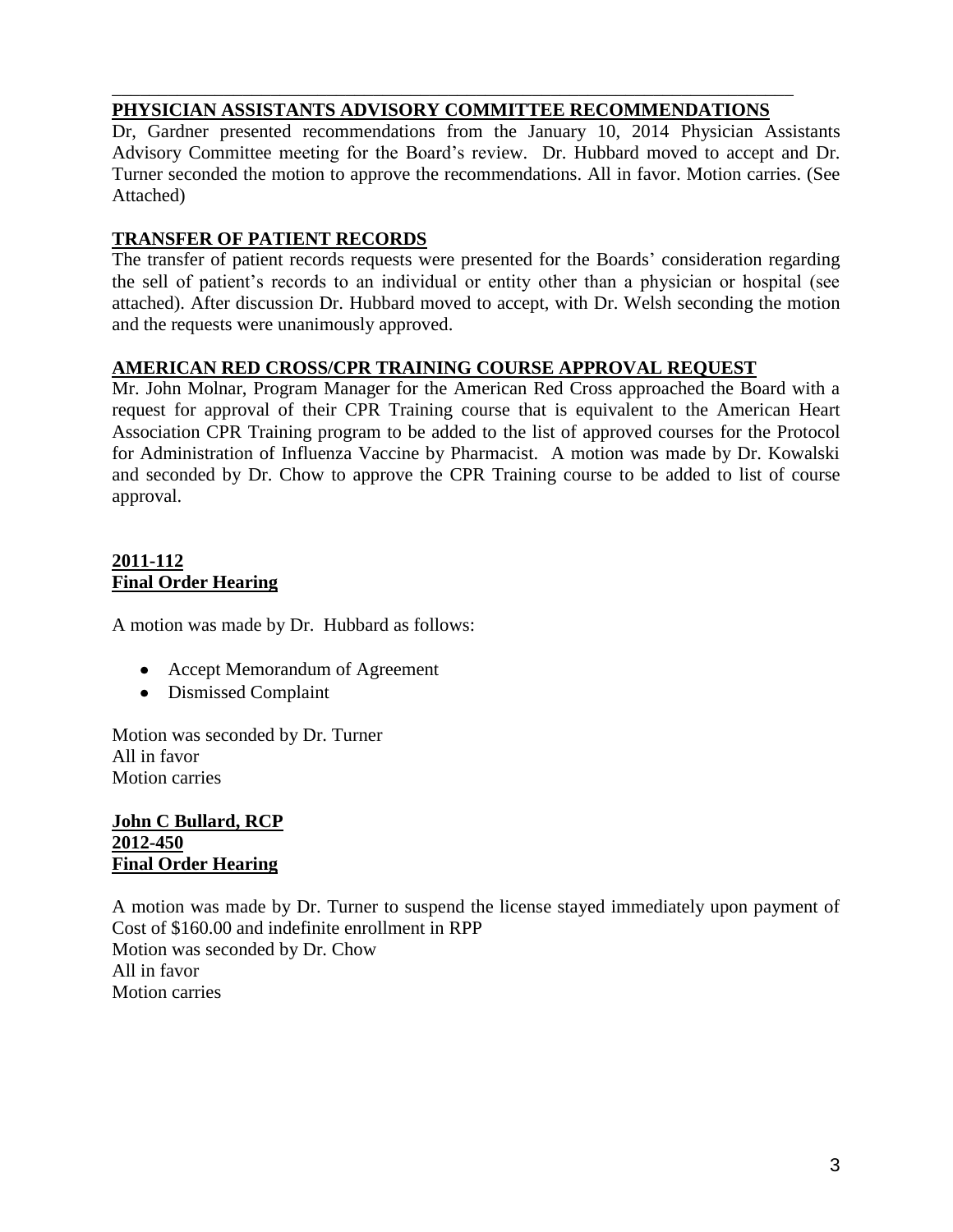#### **David T Koon, MD (2006-364) (2008-217) (2009-46) Final Order Hearing**

A motion was made by Dr. Hubbard as follows:

- Revoke License
- Respondent is responsible for all Cost associated with cases above for a total of \$1420.00

\_\_\_\_\_\_\_\_\_\_\_\_\_\_\_\_\_\_\_\_\_\_\_\_\_\_\_\_\_\_\_\_\_\_\_\_\_\_\_\_\_\_\_\_\_\_\_\_\_\_\_\_\_\_\_\_\_\_\_\_\_\_\_\_\_\_\_\_\_\_\_\_\_

Motion was seconded by Dr. Turner All in favor Motion carries

#### **Thomas Bumbalo III, MD Applicant for licensure**

Dr. Chow made a motion to approve applicant to proceed with licensure. Motion seconded by Dr. Turner All in favor Motion carries

## **Brian F Lane, MD**

**Applicant for licensure**

Dr. Kowalski made a motion to approve applicant to proceed with licensure. Motion seconded by Dr. Chow. All in favor Motion carries

#### **A motion was made by Dr. Costa and seconded by Dr. Welsh to adjourn at 5:50 pm**

#### **Reconvened at 8:30 am Tuesday January 28, 2014**

#### **OIE REPORT**

Althea Myers, chief investigator for Office of Investigations presented the Investigative Review Committee's Report along with the statistical report.

#### **Dismissals**

51 Cases were presented and approved for dismissal. Dr. Hubbard moved to accept the recommendations and Dr. Kowalski seconded the motion and the Board unanimously approved the recommendations.

#### **Formal Complaints**

There were no formal complaint cases this quarter.

#### **Cease and Desist**

There were 2 Cease and Desist cases. A motion was made for approval from Dr. Hubbard and seconded by Dr. Kowalski to approve recommendations.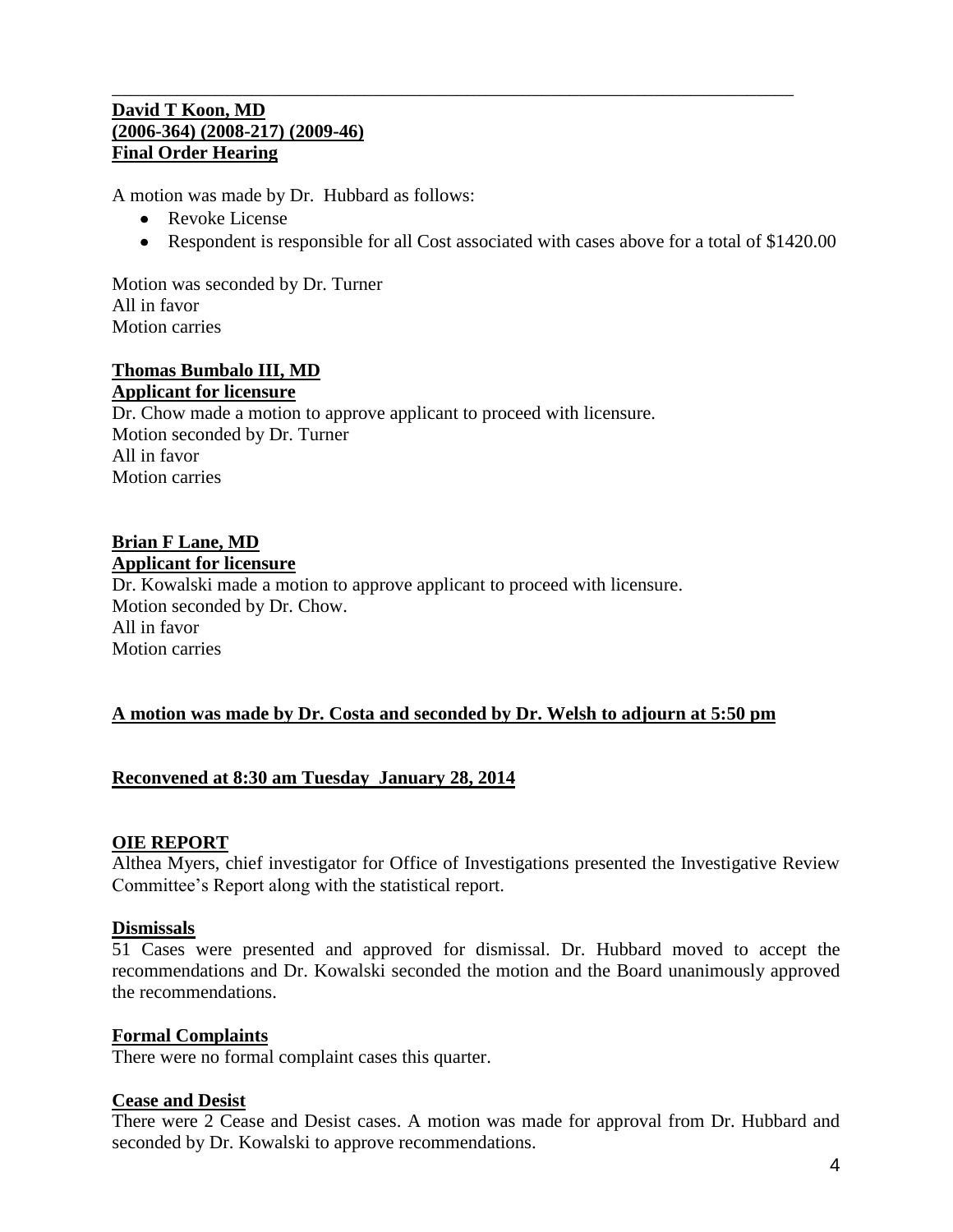## **Letters of Caution**

Cases were presented for a letter of caution. A motion was made by Dr. Hubbard to approve the letters of caution to exclude number 59 which was recommended for dismissal. Dr. Kowalski seconded the motion and the Board unanimously approved the recommendations.

\_\_\_\_\_\_\_\_\_\_\_\_\_\_\_\_\_\_\_\_\_\_\_\_\_\_\_\_\_\_\_\_\_\_\_\_\_\_\_\_\_\_\_\_\_\_\_\_\_\_\_\_\_\_\_\_\_\_\_\_\_\_\_\_\_\_\_\_\_\_\_\_\_

#### **Paul A Pietro, MD 2012-145 Final Order Hearing**

A motion was made by Dr. Kowalski as follows:

- Public Reprimand
- Pay fine of  $$1,000$
- Pay court cost of \$200.00

Motion was seconded by Dr. Turner All in favor Motion carries

#### **Jeffery Scharstein, MD 2012-254 Final Order Hearing**

A motion was made by Dr. Kowalski as follows:

- Public Reprimand
- Pay cost of \$160.00
- Remain in RPP indefinitely

Motion was seconded by Dr. Hubbard All in favor Motion carries

#### **Jeffrey P Campbell, MD Applicant for licensure**

Dr. Kowalski made a motion to approve applicant to proceed with licensure. Motion seconded by Dr. Chow. All in favor Motion carries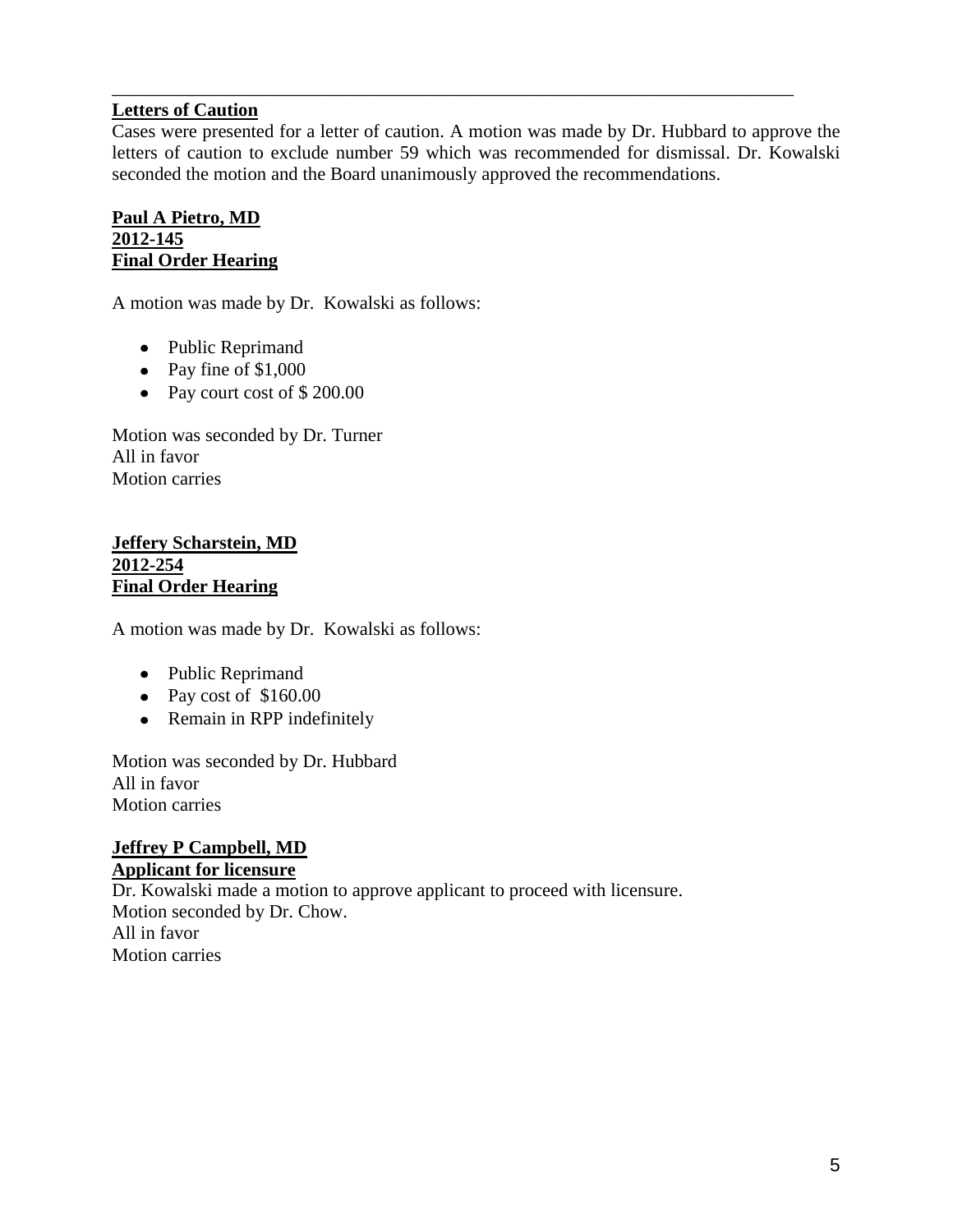## **Vicki Rhodes, MD Applicant for licensure**

Dr. Kowalski made a motion to approve applicant to proceed with licensure pending her contacting RPP for assessment to determine if she would be an appropriate candidate to be in their program.

\_\_\_\_\_\_\_\_\_\_\_\_\_\_\_\_\_\_\_\_\_\_\_\_\_\_\_\_\_\_\_\_\_\_\_\_\_\_\_\_\_\_\_\_\_\_\_\_\_\_\_\_\_\_\_\_\_\_\_\_\_\_\_\_\_\_\_\_\_\_\_\_\_

Motion seconded by Dr. Hubbard. All in favor Motion carries

## **RESPIRATORY CARE PRACTITIONERS COMMITTEE RECOMMENDATIONS**

After discussion, a motion was made by Dr. Welsh and seconded by Dr. Hubbard to approve the recommendations of January 24, 2014. All in favor. Motion carries. (See Attached)

## **PRESIDENT AND ADMINSTRATORS REMARKS**

- 1.) There was a discussion on member participation for SCOPE of Pain panel meeting. Dr. Cook and Dr. Turner have agreed to go to the meeting held February 22, 2014.
- 2.) A motion was made by Dr. Kowalski to accept and endorse the draft Executive Order # 2014-22 establishing the Governor's Prescription Drug Abuse Prevention Council. Motion was seconded by Dr. Welsh. All in favor. Motion carries. (See Attached).

#### **DATES OF APPROVAL FOR THE 2014-2015 BOARD MEETINGS**

The Board members all agreed on these dates.

January 27-29, 2014 May 5-7, 2014 August 4-6, 2014 November 3-5, 2014

January 19-21, 2015 May 4-6, 2015 August 3-5, 2015 November 2-4, 2015

## **Board adjourned 11:45 am on Tuesday January 28, 2014**

**Respectfully Submitted April Koon Administrative Coordinator**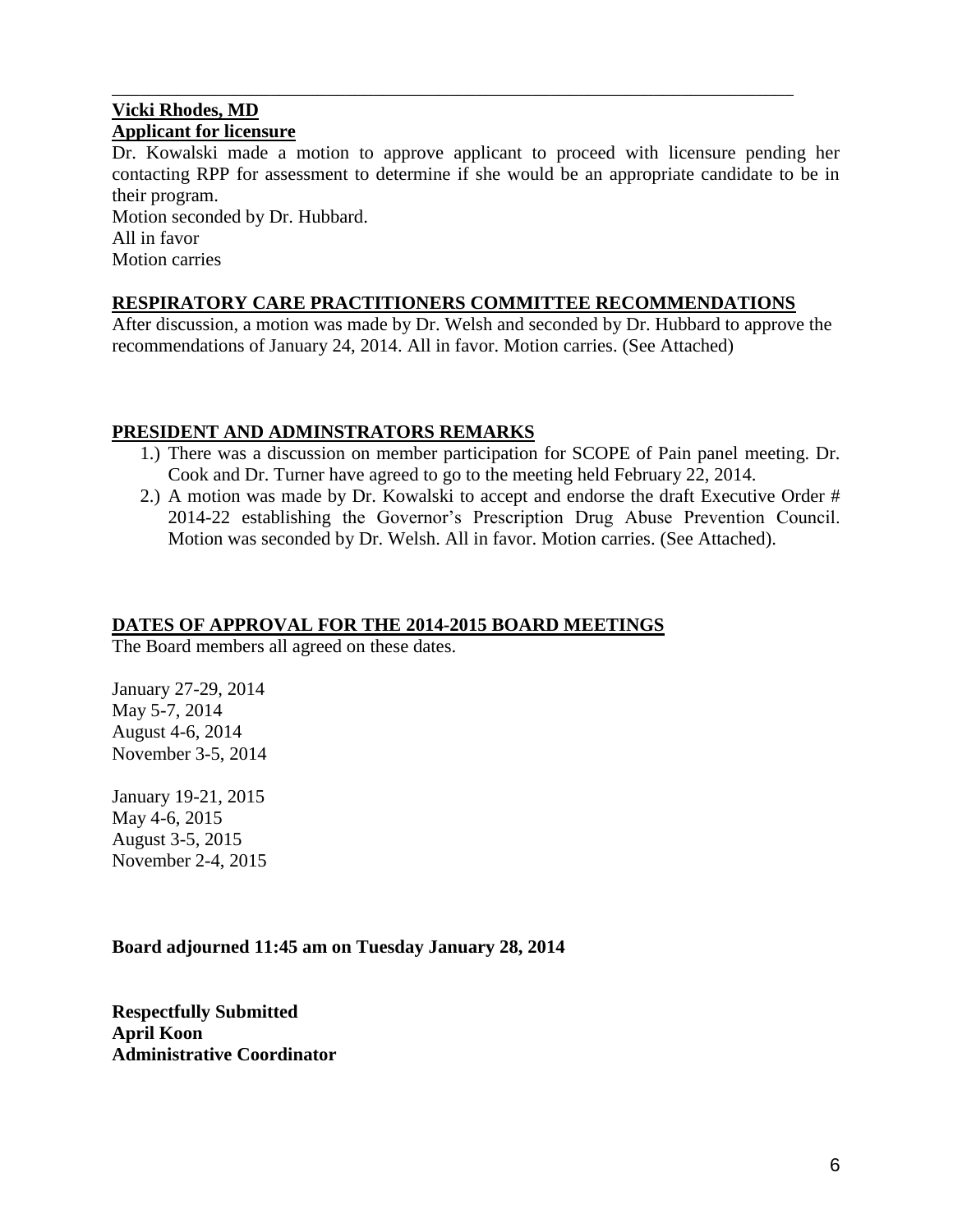#### **Physician Assistant Committee Teleconference Meeting Recommendations**

Held January 10, 2014 at LLR 110 Centerview Drive Columbia, SC 29210 at 2:00 PM

The committee members participating were as follows: Martha Green, P.A., of Summerville SC; Dr. Stephen Gardner, M.D., of Greenville SC; Keith Stewart, P.A., of Marion, SC; Sean Irvin, P.A., of Travelers Rest, SC; Dr. Jack Scheuer, Jr. of Camden SC; Cindy Bostic, of Gilbert, SC; and Stacey Day of Columbia SC. Staff participating included: Sheridon Spoon, Legal Counsel; April Koon, Assistant Administrator; Laura McDaniels, Administrative Assistant; Kathy Burgess, Administrative Assistant.

The meeting was called to order at 2:00 pm with a quorum of committee members. Committee members were distributed an agenda. It was noted that LLR announced the meeting through all the proper channels. ----

#### **Recommendations and Requests for Committee Opinion**

*Scope of Practice Guidelines:*

Scope of Practice Guidelines approved by Dr. Stephen Gardner.

After review it was decided to approve 12 scopes that have been reviewed and approved by Dr Gardner.

Scope of Practice Guidelines approved by Dr. William Hueston.

After review it was decided to approve 1 scope that has been reviewed and approved by Dr. Hueston.

Scope of Practice Guidelines approved by Dr. Jeff Welsh.

After review it was decided to approve all 1 Scope that has been reviewed and approved by Dr. Welsh.

Scope of Practice Guidelines approved by Dr. Jack Scheuer.

After review it was decided to approve all 4 Scopes that have been reviewed and approved by Dr. Scheuer.

Scope of Practice Guidelines approved by Mr. Sean Irvin.

After review it was decided to approve all 4 Scopes that have been reviewed and approved by Mr. Irvin.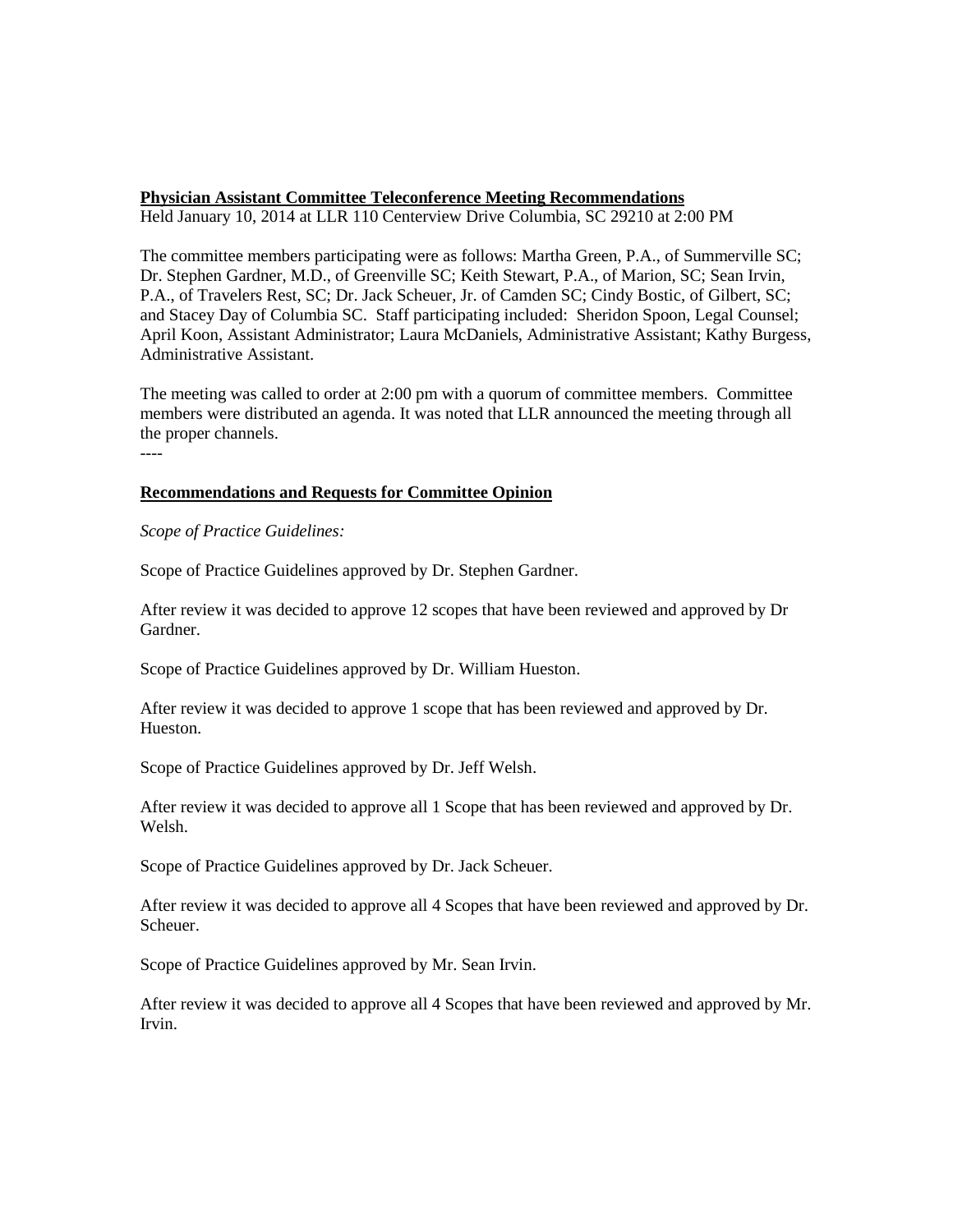Scope of Practice Guidelines approved by Keith Stewart, PA.

After review it was decided to approve all 15 Scopes that have been reviewed and approved by Mr. Stewart.

Scope of Practice Guidelines approved by Martha Green, P.A.

After review it was decided to approve all 11 Scopes that have been reviewed and approved by Ms. Green.

Scope of Practice Guidelines approved by Lisa Sand, P.A.

After review it was decided to approve all 3 Scopes that have been reviewed and approved by Ms. Sand.

Scope of Practice Guidelines approved by Ms. Lisa Sand, P.A.

After review it was decided to approve all 3 Scopes that have been reviewed and approved by Ms. Sand.

----

#### *Temporary to Permanent Applicants:*

After review of Temporary licenses the committee approved all 70 applicants to have permanent licensure.

|     | Name                        | <b>Supervising Physician Interviewing Bd. Member</b> |                      |  |
|-----|-----------------------------|------------------------------------------------------|----------------------|--|
|     |                             |                                                      |                      |  |
| 1)  | Candace Michele Mothershead | Dr. Eric Paul Loudermilk                             | Dr. Timothy Kowalski |  |
| 2)  | Jennifer Baker Fleming      | Dr. Charles Eaves                                    | Dr. Jim Chow         |  |
| 3)  | <b>Matthew Pinto</b>        | Dr. Christian Wojciech                               | Dr. Anthony Beall    |  |
| 4)  | LaQuetta Monet Planter      | Dr. Meryl Jones Snow                                 | Dr. Jim Chow         |  |
| 5)  | Jessica Faye Dahms          | Dr. Lee Smith Carson                                 | Dr. Jim Chow         |  |
| 6)  | Carolyn Elizabeth Krech     | Dr. Payton Gregory Fennell                           | Dr. Anthony Beall    |  |
| 7)  | Dena Joy Muri               | Dr. Vijay Paudel                                     | Dr. Robert Turner    |  |
| 8)  | Karen Ruth Karpick          | Dr. Kerry Lynn Hammond                               | Dr. Anthony Beall    |  |
| 9)  | Abigail Sloan Ham           | Dr. Priscilla Lorine Welch                           | Dr. Robert Turner    |  |
| 10) | Alisha Ann Neumann          | Dr. Sushil K Singhi                                  | Dr. James Hubbard    |  |
| 11) | Ashley Jo Archibald         | Dr. David Michael Ellison                            | Dr. Anthony Beall    |  |
| 12) | Megan Elizabeth Oliver      | Dr. Scott Barron Burns                               | Dr. Anthony Beall    |  |
| 13) | Amber Michelle Leman        | Dr. Benjamin Yoo                                     | Dr. Jeffrey Welsh    |  |
| 14) | Linda Coulon Watson         | Dr. Edward Chisolm Morrison                          | Dr. Jeffrey Welsh    |  |
| 15) | Mollyrose Milewski          | Dr. Robert Stuart Morgan                             | Dr. Robert Turner    |  |
| 16) | Christina DiCarlo Smith     | Dr. Robert Stuart Morgan                             | Dr. Timothy Kowalski |  |
| 17) | Kathryn Blair Conner        | Dr. Nathan John Averill                              | Dr. Robert Turner    |  |
| 18) | Carrie Marie Thompson       | Dr. William A Vandergrift III                        | Dr. Robert Turner    |  |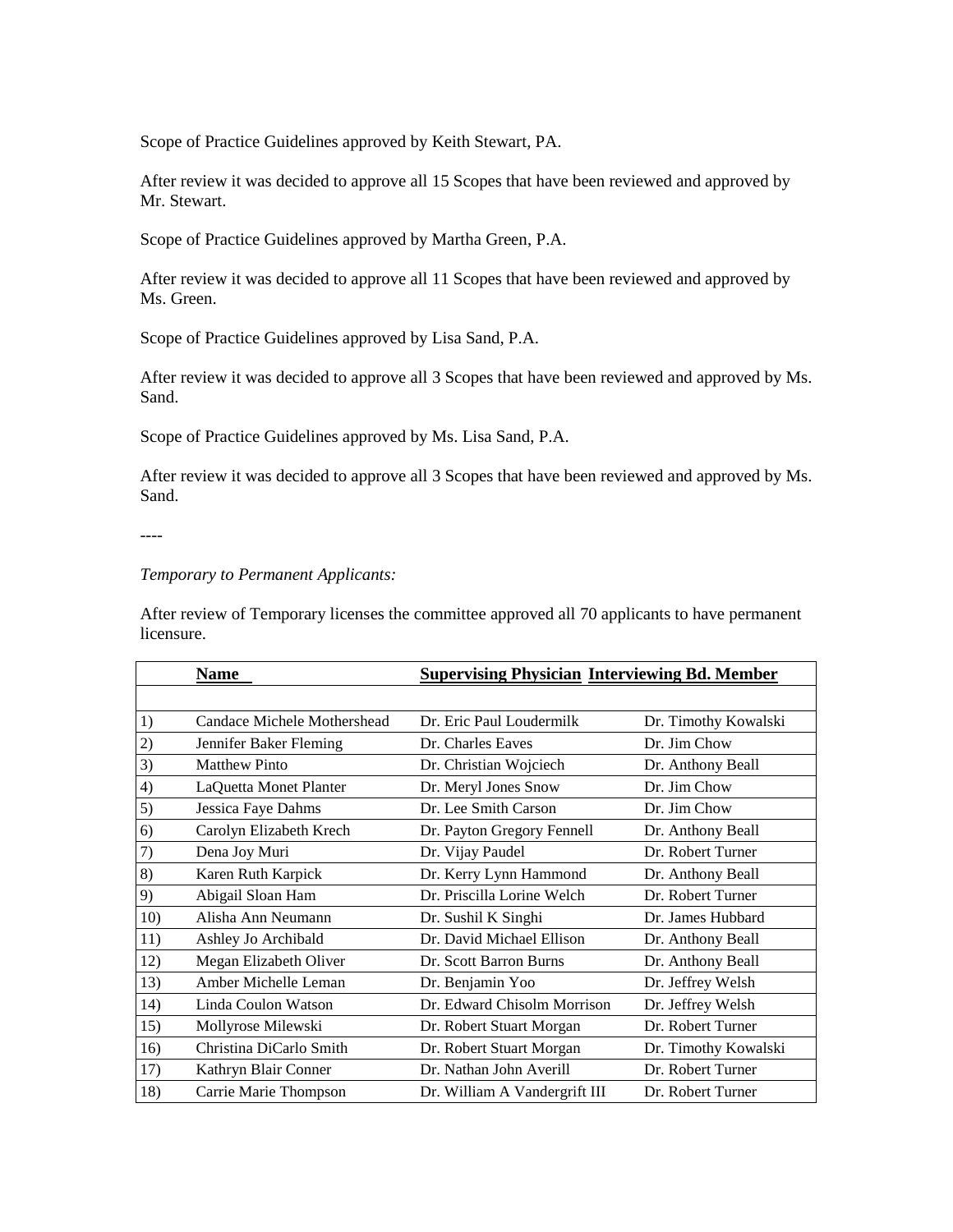| 19) | David Raymond Reich            | Dr. Michael J Mendelow         | Dr. Stephen Gardner  |
|-----|--------------------------------|--------------------------------|----------------------|
| 20) | Jennifer Brearley Cooper       | Dr. Christopher R Hydron       | Dr. Jim Chow         |
| 21) | Matthew John Naegel            | Dr. Todd David Cook            | Dr. Timothy Kowalski |
| 22) | Marquiez Denise Ballard        | Dr. Stuart H Burri             | Dr. James Hubbard    |
| 23) | Ericka Michelle Weaver         | Dr. Paul Baron Lawrence        | Dr. Robert Turner    |
| 24) | Tracy Katherine Moister        | no supervisor                  | Dr. Timothy Kowalski |
| 25) | Meredith Ann Chivers           | Dr. Joshua Paul                | Dr. Stephen Gardner  |
| 26) | Rebekah Joy Hughes             | Dr. Rajesh Kedar               | Dr. James Hubbard    |
| 27) | Ashley Elizabeth Meyers        | Dr. Edward Johnson Jones III   | Dr. Jim Chow         |
| 28) | <b>Aubrey Hughes Bauer</b>     | Dr. Maria Magarita Murphy      | Dr. Jeffrey Welsh    |
| 29) | Allie Lauren Mills             | Dr. Barry Stephen Katz         | Dr. Jeffrey Welsh    |
| 30) | Usman Amash Tohid              | Dr. Cathy Sue Layne            | Dr. Robert Turner    |
| 31) | Renee Francesca Romano Martin  | Dr. Pawan Dhawan               | Dr. Jeffrey Welsh    |
| 32) | Amanda Beth Belesky            | Dr. William R Gammon           | Dr. Robert Turner    |
| 33) | Sarah Katheryn Doobrow         | Dr. Steven Farrell Bull        | Dr. Jim Chow         |
| 34) | Korey Alan Plewinski           | Dr. Charles Stewart Roberts    | Dr. Robert Turner    |
| 35) | <b>Charles Jerome Crafton</b>  | Dr. Benjamin Clayton McIntyre  | Dr. Jim Chow         |
| 36) | Frederick Da'Nerra Parker      | Dr. Christopher Madison Watson | Dr. Jim Chow         |
| 37) | Rebecca Patton Cumbee          | Dr. Eric Scott Rovner          | Dr. Jim Chow         |
| 38) | Rachel Carol Lamb              | Dr. Chad Raynard Eller         | Dr. James Hubbard    |
| 39) | Sara Lane Kimsey               | Dr. Paul Baron Lawrence        | Dr. Louis Costa      |
| 40) | Katie Mantie                   | Dr. Michael McCall Miller      | Dr. James Hubbard    |
| 41) | Kurt Lawrence Judson           | Dr. Michael Whitney Peele      | Dr. Jeffrey Welsh    |
| 42) | Paul Aaron Barlond             | Dr. Charles C Eaves            | Dr. Jim Chow         |
| 43) | Ali Lauren Whitten             | Dr. James Boulware Gettys      | Dr. Stephen Gardner  |
| 44) | Kimberly Ann Yost              | Dr. Bradley Michael Snow       | Dr. Stephen Gardner  |
| 45) | <b>Morgan Overton Phillips</b> | Dr. Erika Rochelle King        | Dr. Robert Turner    |
| 46) | Kristen Terry McCoy            | Dr. Benjamin Meyer Manning     | Dr. Stephen Gardner  |
| 47) | Emily Jordan Patrick           | Dr. Erika Rochelle King        | Dr. Robert Turner    |
| 48) | Nathanael Sean Hall            | Dr. Mickey Franklin Plymale    | Dr. Jeffrey Welsh    |
| 49) | Cassandra Nicole Parra-Ferro   | Dr. Surbjinder Singh Gura,     | Dr. Jeffrey Welsh    |
| 50) | Lauren Pepin                   | Dr. Usah Lilavivat             | Dr. Jeffrey Welsh    |
| 51) | Jason Kaylor                   | Dr. James Ryan Burke           | Dr. Jim Chow         |
| 52) | Allison Lee Ozell              | Dr. Kyle Ernest Watford        | Dr. Robert Turner    |
| 53) | Kara Elizabeth Breznak         | Dr. Robert Kenneth Stuart      | Dr. Costa            |
| 54) | Natalie Wethington             | Dr. Ezra Riber                 | Dr. Jim Chow         |
| 55) | John Stanley Colton IV         | Dr. Timothy J McPherson        | Dr. Stephen Gardner  |
| 56) | Amelia Taylor Crawford         | Dr. William Schumpert Koch     | Dr. Stephen Gardner  |
| 57) | <b>Travis Arthur Stuckey</b>   | Dr. Russell Eugene Ditzler     | Dr. Jeffrey Welsh    |
| 58) | Gabrielle Arndt                | Dr. Robert Erskine Kimpton     | Dr. Jeffrey Welsh    |
| 59) | Tiago Poleselli Bruniera       | Dr. John Sotirios Ikonomidis   | Dr. Stephen Gardner  |
| 60) | Nicole Marie Clark             | Dr. Sean Fuller Douglas        | Dr. Jeffrey Welsh    |
| 61) | Rachelrui W Cashen             | Dr. Lawson Barry Freeman       | Dr. Jeffrey Welsh    |
| 62) | William O Boyd                 | Dr. Michael David Mitchell     | Dr. Timothy Kowalski |
| 63) | Wade Alan Kenney               | Dr. Stefan John Tolan          | Dr. Stephen Gardner  |
| 64) | Mykenzi Gibbs                  | Dr. William L Schoolmeester    | Dr. Jeffrey Welsh    |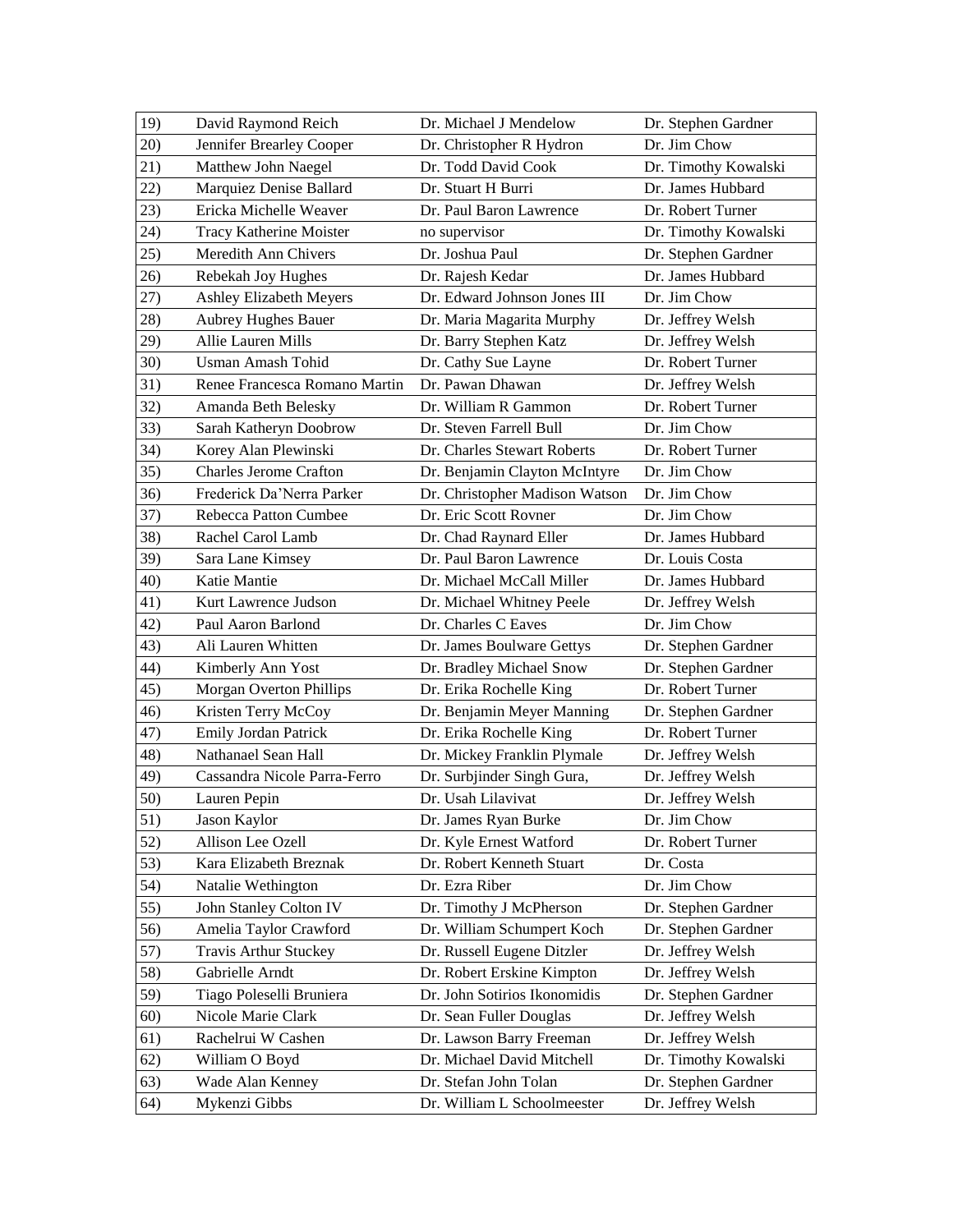| 65) | Shelly Lynn Hill          | Dr. Mark Douglas Locke     | Dr. Jeffrey Welsh   |
|-----|---------------------------|----------------------------|---------------------|
| 66) | Emily Kay Johnston        | Dr. Joseph Andrew Campbell | Dr. Jim Chow        |
| 67) | Margaret Smith            | Dr. Jerry Shance Purcell   | Dr. Stephen Gardner |
| 68) | Christopher John Richards | Dr. Mark Douglas Visk      | Dr. Stephen Gardner |
| 69) | Kathleen Tarpy            | Dr. Anjani Jammula         | Dr. Stephen Gardner |
| 70) | <b>Meghan Patton</b>      | no supervisor              | Dr. Jeffrey Welsh   |

#### *Offsite Practice Request:*

1. Derek Joseph Freestone and his supervising physician, Dr. Edwin Byrd requested Off-site practice of 13 miles from practice site.

After discussion, there was a motion to approve the request. Motion Carried.

2. Richard Hacker and his supervising physician, Dr. Maria Trojanowska requested Offsite practice of 75 miles from practice site.

After discussion, there was a motion to deny the request until additional information is received.

3. Erin Raser and her supervising physician, Dr. Cynthia M Jones requested Off-site practice of 99.24 miles from practice site.

After discussion, there was a motion to deny the request until such time Ms. Raser provides a scope of practice for each practice site and a statement of duties for each practice site.

#### *Additional Task Request:*

1. Tommy Thomas, P.A. and his supervising physician, Dr. Kirk Johnson, requested an Additional Task for closed fracture reduction, extensor tendon repair and closed dislocation reduction.

After discussion, there was a motion to approve the requests. Motion Carried.

2. Diana D Alford and her supervising physician, Dr. Patricia Campbell, requested an Additional Task for botox injections (disport & Keomin), and injection of dermal fillers.

After discussion, there was a motion to approve the requests. Motion Carried.

*3.* Rami Zaki and his supervising physician, Dr. David Lukowski requested an Additional Task for Heel injections and elbow injections.

After discussion, there was a motion to approve the requests. Motion Carried.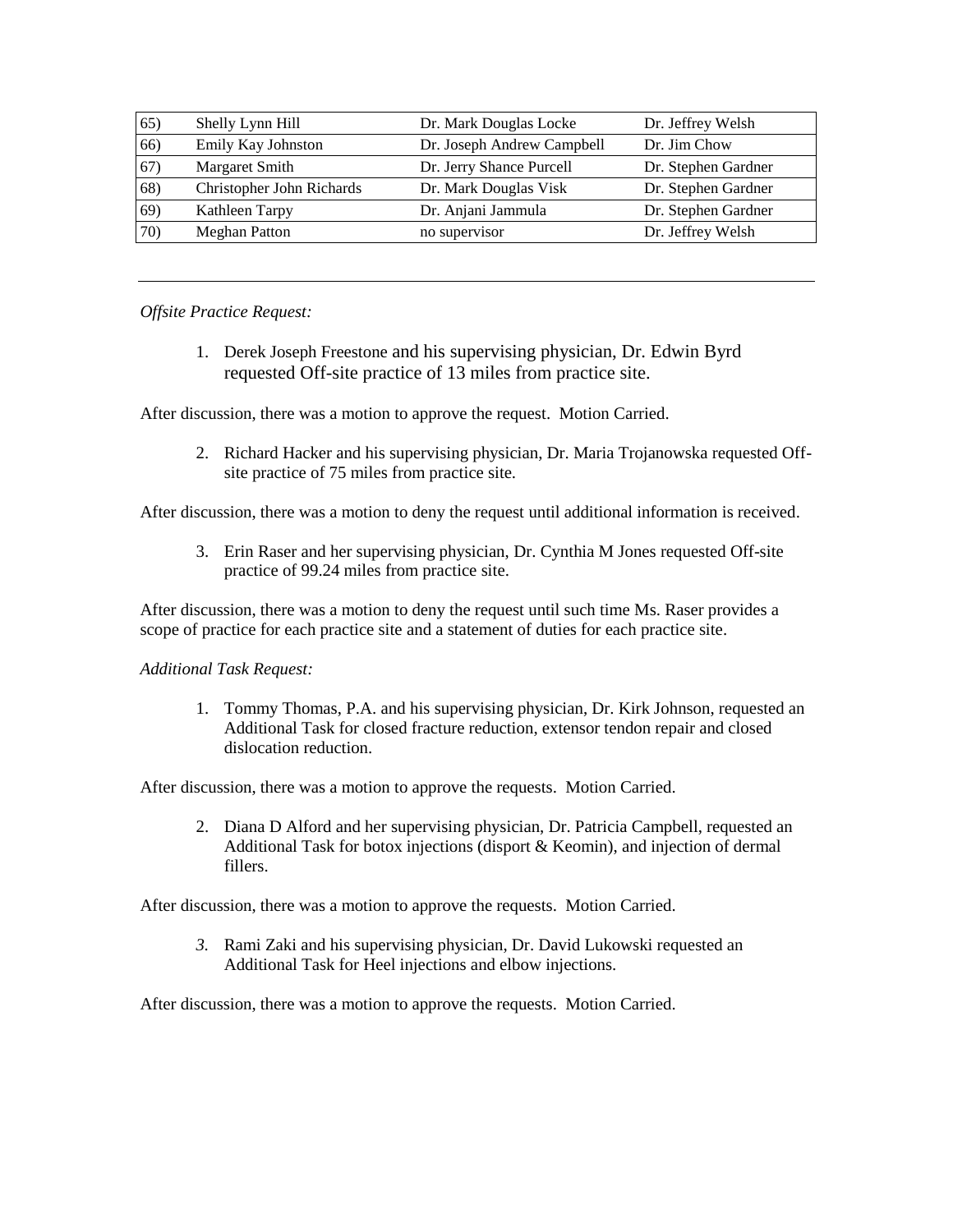#### *Discussion on PA Committee Vacancy*

The Committee held a brief discussion on the physician vacancy and is looking for suitable candidates to present to the Board. A memo regarding the vacancy will be posted on the Board of Medical Examiners website.

The Board voted unanimously to ask Dr. Christine Otruba to fill one of the two vacancies on the P.A. Committee. Motion Carried.

*Chair discussion:*

---

Dr. Gardner made a motion to adjourn at 3:00 pm. Mr. Stewart seconded the motion.

The next meeting is scheduled for April 18, 2014 at 2:00 P.M.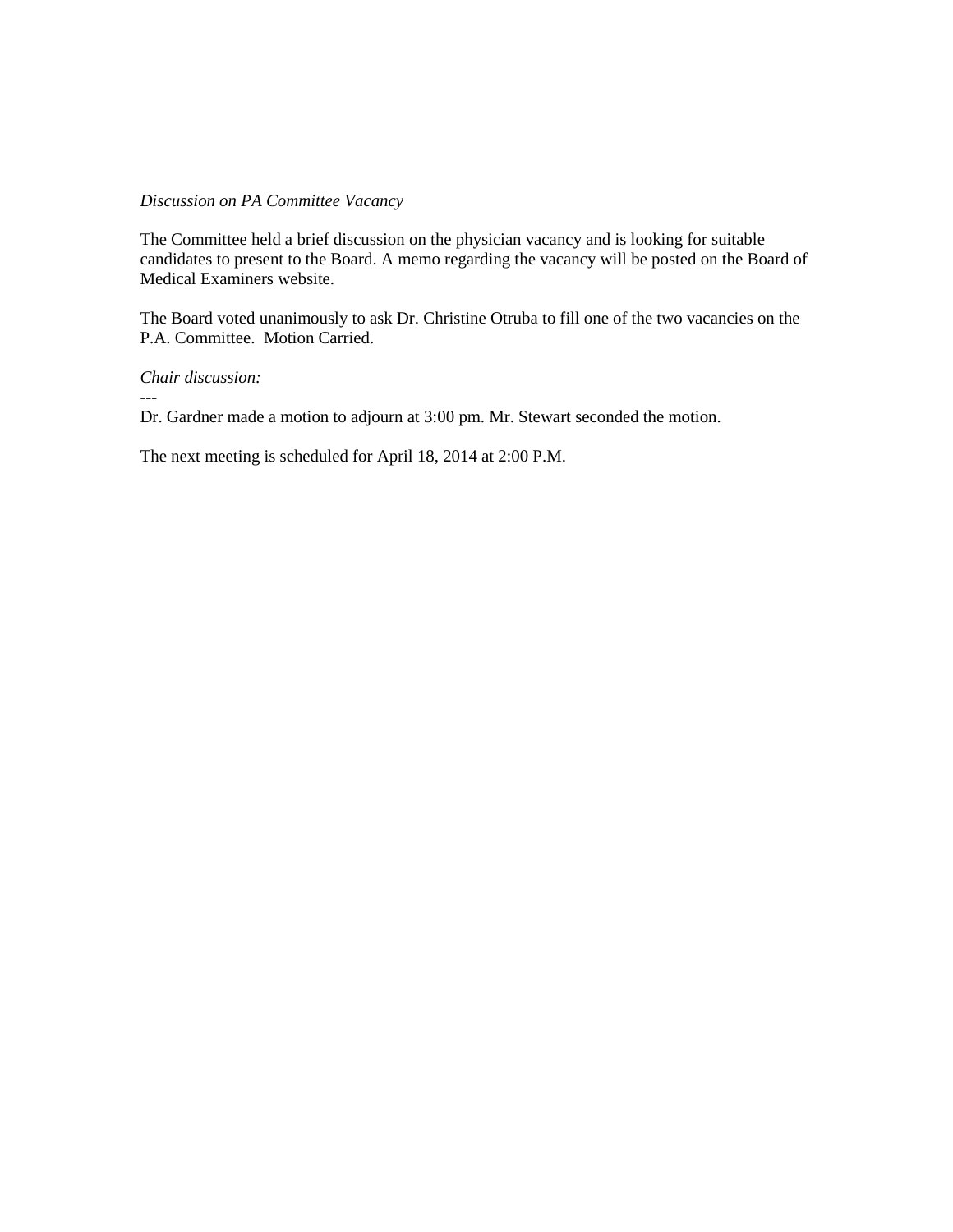## **Nelson Mullins**

Nelson Mullins Riley & Scarborough LLP

Eli A. Poliakoff Attorneys and Counselors at Law Tel: 843.534.4122<br>Tel: 843.534.4122 eli.poliakoff@nelsonmullins.com Tel: 843.853.5200 Fax: 843.722.8700 www.nelsonmullins.com

Received

<sup>o</sup>'OCT 09 2013

BME

October 8, 2013

#### Via Federal Express

 $\ddot{\phantom{0}}$ 

South Carolina Board of Medical Examiners South Carolina Department of Labor, Licensing & Regulation ATTN: April Koon Synergy Business Park, Kingstree Building 110 Centerview Drive, Suite 202 Columbia, SC 29211-1329 (803) 896-4353

#### Re: Request for Exception to Transfer Physician Patient Records

Dear Administrator:

South Carolina Sewee Family Medicine, LLC ("Buyer"), Sewee Family Medicine, P.A. ("PA") and John A. Knepper, D.O. ("Physician(s)") ("PA" and "Physician(s)" collectively referred to as "Seller") have entered into an Asset Purchase Agreement (the "Agreement"). Under the terms of the Agreement, the Seller will transfer certain assets to the Buyer including all of Physician's patient medical records and mailing lists. The Buyer will also enter into a separate employment agreement with the Physician following the sale of the assets of the Seller to the Buyer.

The Buyer is a South Carolina corporation. It is a separate, but related, entity to East Cooper Medical Center. We represent Buyer and are submitting this letter to seek an exception from the South Carolina Board of Medical Examiners (the "Board") pursuant to Section 44-115-130 of the South Carolina Code to permit Seller to transfer its records to the Buyer because the Buyer is not a licensed physician, osteopath or hospital.

If the requested exception to transfer the patient records is granted and approved by the Board as discussed above, then Seller will cause to be published the required public notice of Physicians' intention to sell the records in a newspaper of general circulation in the area of Physicians' practice at least three (3) times in the ninety (90) days preceding the sale as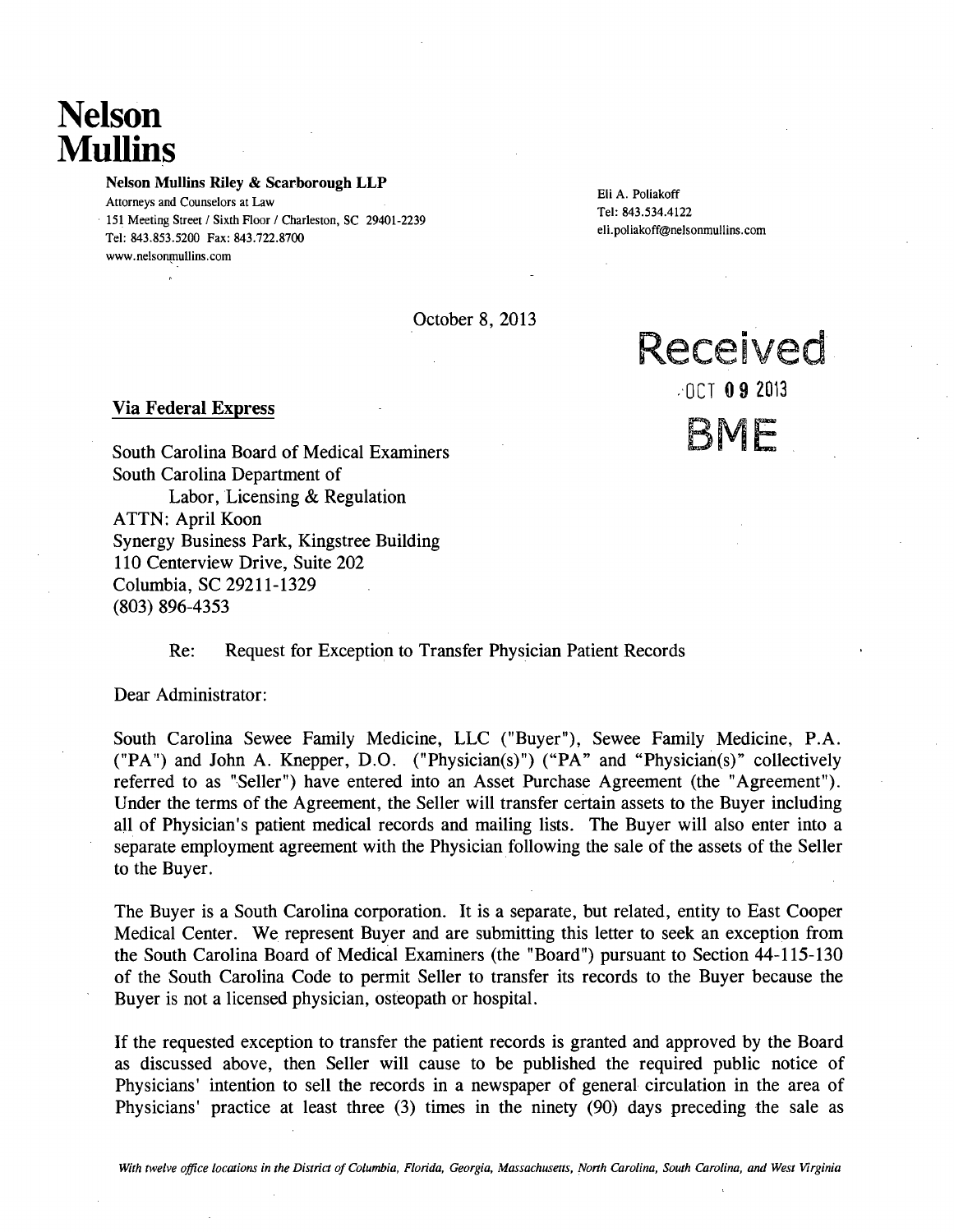South Carolina Board of Medical Examiners South Carolina Department of

Labor, Licensing & Regulation ATTN: April Koon October 8, 2013 Page 2

required by Section 44-115-130 of the South Carolina Physicians: Patient Record Act. Such notice will advise the patients that they may retrieve their records if they prefer that their records not be included in the sale.

Thank you for consideration of our request for an exception to the general prohibition set forth in Section 44-115-130 of the South Carolina Physicians' Patient Records Act. Please feel free to contact me at 843-534-4122 if you have questions or require any additional information to consider our request.

Very truly yours,

 $CE$  flies  $4/$ 

Eli A. Poliakoff

cc: Leesa Still (via email toleesa.still@tenethealth.com)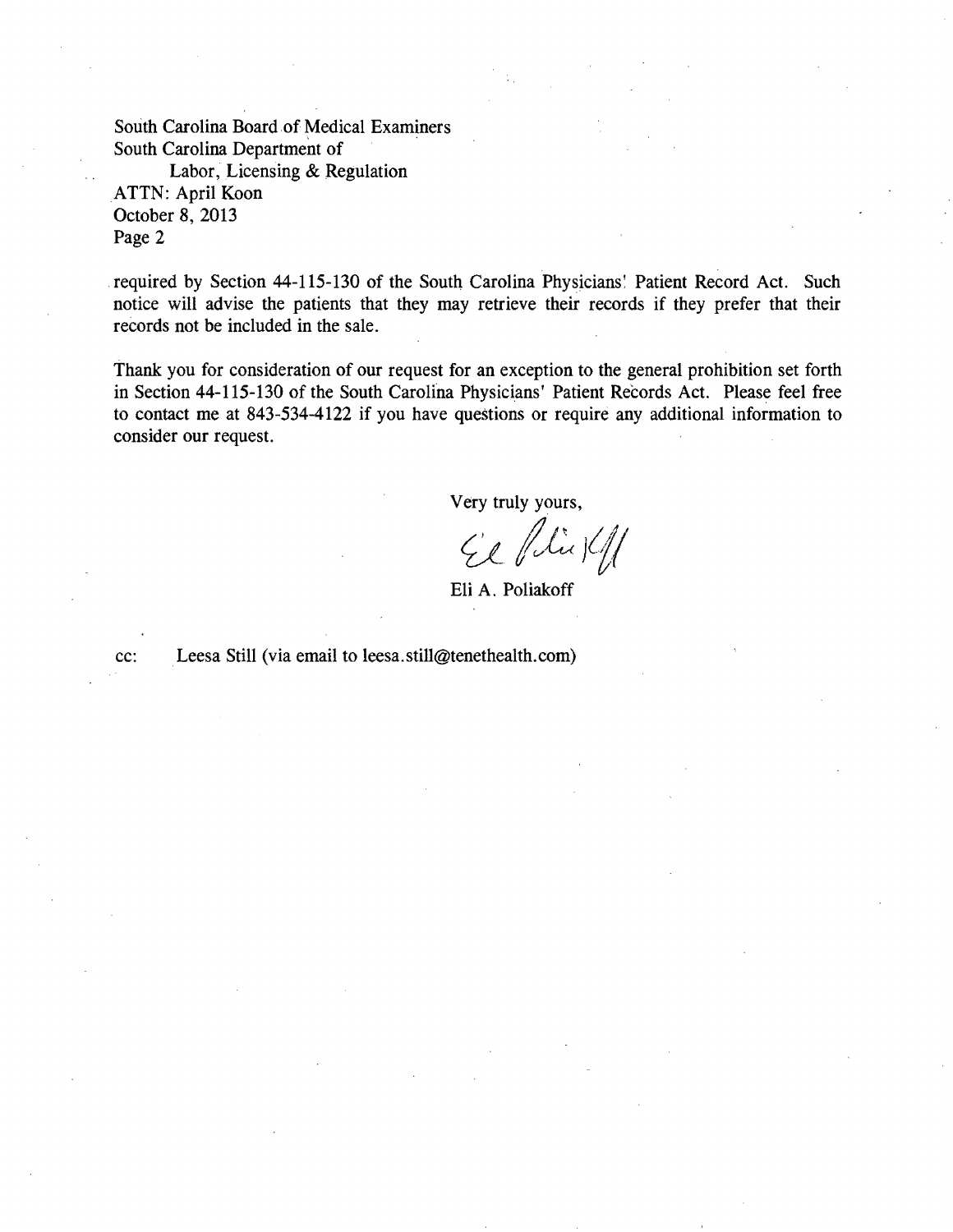#### *MINUTES*

#### *-of-*

#### **SOUTH CAROLINA BOARD OF MEDICAL EXAMINERS RESPIRATORY CARE COMMITTEE**

#### Committee Meeting of January 24, 2014

#### Synergy Business Park, Kingstree Building, Suite 202 110 Centerview Drive, Columbia, South Carolina 29210

#### **CALL TO ORDER**

Ms. Connie Jones, RCP, Chair of Elgin, called the meeting of the Respiratory Care Committee to order at 9:55 a.m. on Friday, January 24, 2014, at 110 Centerview Drive, Room 202-02, Columbia, South Carolina, with a quorum present. Other members of the Committee present were as follows: Connie Jones, RCP of Elgin SC; Garrett Galloway, RCP of West Columbia SC; Dr. Brandi Newsome of Lexington SC; Marie Whitner, RCP of Greenville SC; Cindy Farmer, RCP of Easley SC; Dr. Timothy Whelan of Mount Pleasant SC; and Debra Polson, RCP of Wallace SC; Staff participating was as follows: Georgia Lewis, Legal Counsel; Laura McDaniels, Administrative Assistant and Kathy Burgess, Administrative Assistant.

#### **ADOPTION OF AGENDA**

Ms. Jones announced that the meeting was being held in accordance with the Freedom of Information Act by notice mailed to all persons, organizations, or news media. In addition, notice was posted on the bulletin boards located at both of the main entrances of the Kingstree Building where the Board office is located. The agenda for the meeting was reviewed and approved.

#### **APPROVAL OF MINUTES**

Ms. Farmer made a motion to approve the Minutes of October 25, 2013, which was seconded by Ms. Polson and unanimously passed.

#### **TEMPORARY LICENSES APPLYING FOR PERMANENT LICENSURE:**

After review, a motion was made to approve the list of applicants with temporary licenses for permanent licensure with the exception of applicants who have "yes" answers and are marked with an asterisk\*next to their names. The applicants with an asterisk\* will be addressed individually.

| <b>Name</b>                 | <b>Credential</b><br><b>Number</b> | expirationdate city |                       | <b>State</b>   |
|-----------------------------|------------------------------------|---------------------|-----------------------|----------------|
| *Vanesse Latoya Anderson    | RCP.5243                           | 02/28/2014          | <b>McCormick</b>      | SC             |
| <b>JENNIFER ANN ARMS</b>    | RCP.5400                           | 02/28/2014          | <b>GAFFNEY</b>        | SC             |
| Brittany S'merelda Arteaga  | RCP.5410                           | 02/28/2014          | <b>INMAN</b>          | SC             |
| *CAROL ELAINE BAILEY        | RCP.5428                           | 02/28/2014          | <b>CONWAY</b>         | SC             |
| <b>BOYD KEITH BARKER JR</b> | RCP.5413                           | 02/28/2014          | <b>SUMMERVILLE</b>    | SC             |
| PAULA LYNN BELL             | RCP.5439                           | 02/28/2014          | ANDERSON              | SC             |
| Monica Lynn Bennett         | RCP.5358                           | 02/28/2014          | <b>EVANS</b>          | GA             |
| Jonathon Patrick Black      | RCP.5312                           | 02/28/2014          | <b>SUMMERVILLE</b>    | SC             |
| *Deborah Jane Bland         | RCP.5430                           | 02/28/2014          | <b>GREENVILLE</b>     | SC             |
| Jamie Lynne Bostic          | RCP.5350                           | 02/28/2014          | <b>FOUNTAIN INN</b>   | SC             |
| Holly Leanna Burchfield     | RCP.5370                           | 02/28/2014          | <b>HENDERSONVILLE</b> | N <sub>C</sub> |
| AMANDA NICOLE BURROWS       | RCP.5449                           | 02/28/2014          | <b>KINGSTREE</b>      | SC             |
| DENARIS RATREVIS BYRD       | RCP.5444                           | 02/28/2014          | <b>KINARDS</b>        | SC             |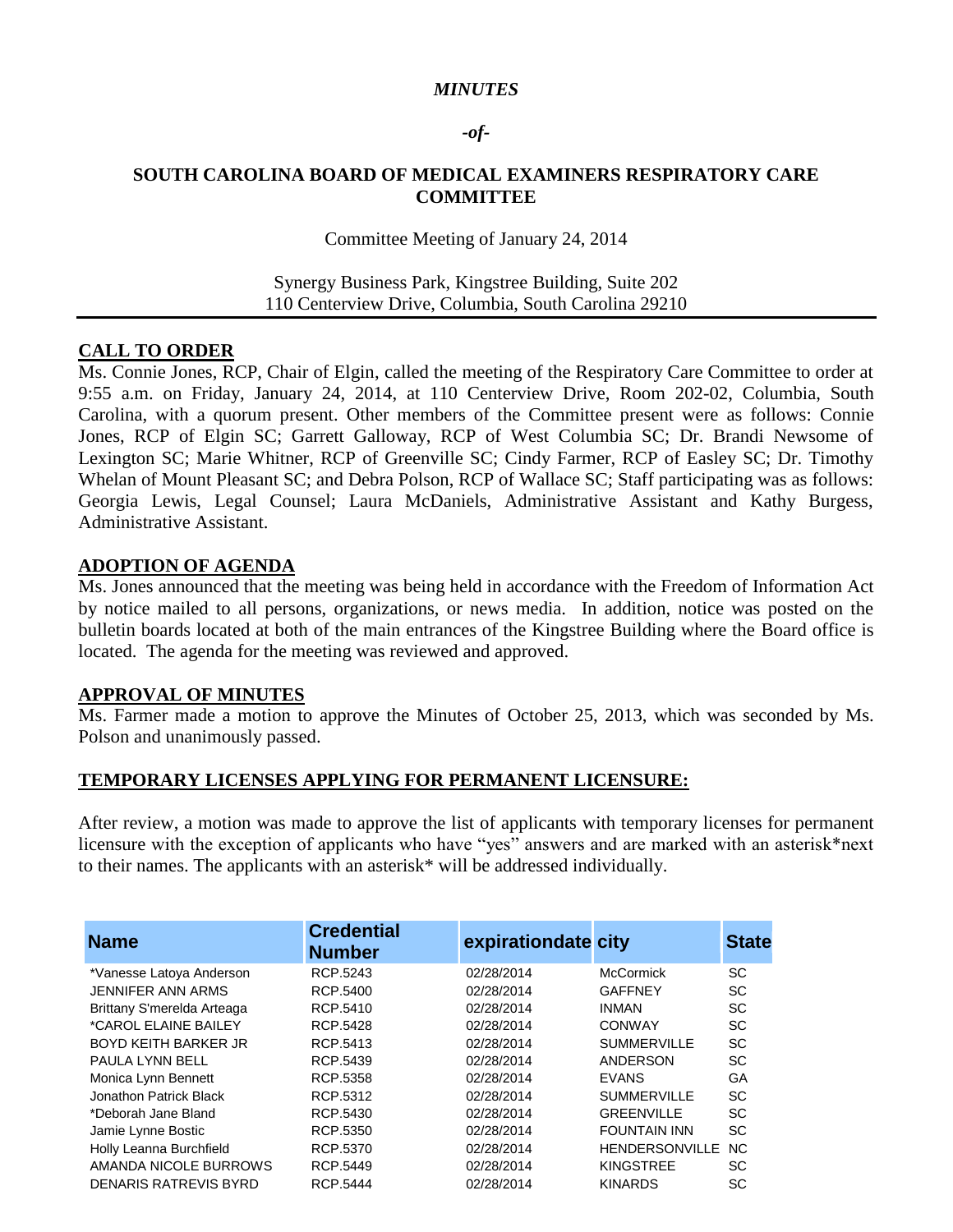| Cameron Brooke Camp                        | RCP.5344 | 02/28/2014 | GREER                                 | SC        |
|--------------------------------------------|----------|------------|---------------------------------------|-----------|
| LILLIAN MARIE CARLUCCI                     | RCP.5399 | 02/28/2014 | <b>TALLAHASSEE</b>                    | FL.       |
| Kellie Lott Carroll                        | RCP.5360 | 02/28/2014 | <b>WILLISTON</b>                      | SC        |
| Patrice M Chappell                         | RCP.5452 | 02/28/2014 | <b>Burbank</b>                        | CA        |
| <b>Beverly Joye Clements</b>               | RCP.5396 | 02/28/2014 | <b>EVANS</b>                          | GA        |
| THOMAS CHARLES COBURN                      | RCP.5438 | 02/28/2014 | <b>KERNSVILLE</b>                     | <b>NC</b> |
| Betsy Ann Cochran                          | RCP.5423 | 02/28/2014 | YOUNGSTOWN                            | <b>NY</b> |
| LATASHA D COLTER                           | RCP.5424 | 02/28/2014 | <b>CHARLOTTE</b>                      | <b>NC</b> |
| Jill Leigh Conlin                          | RCP.5335 | 02/28/2014 | <b>LADSON</b>                         | SC        |
| Keri Elizabeth Cox                         | RCP.5326 | 02/28/2014 | <b>GOOSE CREEK</b>                    | SC        |
| Aimee Reah Darnell                         | RCP.5340 | 02/28/2014 | PELZER                                | SC        |
| PETER DOMAS                                | RCP.5445 | 02/28/2014 | <b>SPARTANBURG</b>                    | SC        |
| Maurkesha Shennay Drew                     | RCP.5261 | 02/28/2014 | <b>GREENWOOD</b>                      | SC        |
| PATRICIA KATHRYN ELKIN                     | RCP.5440 | 02/28/2014 | <b>CHARLESTON</b>                     | SC        |
| Thomas Wayne Enright                       | RCP.5346 | 02/28/2014 | <b>SUMTER</b>                         | SC        |
| *John Kevin Fazendin                       | RCP.5422 | 02/28/2014 | SAVANNAH                              | GA        |
| <b>Tiffany Lynn Fletcher</b>               | RCP.5347 | 02/28/2014 | SIMPSONVILLE                          | SC        |
| MICHELLE LYNNE FOLK                        | RCP.5435 | 02/28/2014 | <b>CAMPOBELLO</b>                     | SC        |
| *Vincent Michael Gassert                   | RCP.5407 | 02/28/2014 | <b>EVANS</b>                          | GA        |
| LISSA GAYE TASHEKA HARRY-<br><b>GAMBLE</b> | RCP.5433 | 02/28/2014 | <b>SPARTANBURG</b>                    | SC        |
| <b>ERICA CHANTEL HILL</b>                  | RCP.5425 | 02/28/2014 | <b>UNION</b>                          | SC        |
| Gary Sebrin Hills                          | RCP.5336 | 02/28/2014 | CHARLESTON                            | SC        |
| *Suzan Ivie Jefferson                      | RCP.5426 | 02/28/2014 | AUGUSTA                               | GA        |
| Michelle Lee Kelley                        | RCP.5416 | 02/28/2014 | PLEASANT HILL                         | <b>MO</b> |
| CHASNEY TORAYA KETCHUP                     | RCP.5451 | 02/28/2014 | <b>SAVANNAH</b>                       | GA        |
| Christine R Kolodziej                      | RCP.5328 | 02/28/2014 | <b>MONCKS CORNER</b>                  | <b>SC</b> |
| Julie Ann Kowalski                         | RCP.5419 | 02/28/2014 | <b>MIDLAND</b>                        | <b>NC</b> |
| KATHRYN LYNNE LARKINS                      | RCP.5417 | 02/28/2014 | JOHNSON CITY                          | TN        |
| *ANGIE JOY LAWSON                          | RCP.5420 | 02/28/2014 | <b>PAULINE</b>                        | SC        |
| NICOLE MARIE LEUBNER                       | RCP.5401 | 02/28/2014 | CONCORD                               | <b>NC</b> |
| RITA MARIA MAHMOOD                         | RCP.5441 | 02/28/2014 | <b>AUGUSTA</b>                        | GA        |
| *KEVIN A MANTEI                            | RCP.5395 | 02/28/2014 | KISSIMEE                              | FL.       |
| Christopher John Rudolph Markham RCP.5322  |          | 02/28/2014 | <b>CHARLESTON</b>                     | SC        |
| <b>RYAN ALLAN MATNEY</b>                   | RCP.5448 | 02/28/2014 | <b>SOUTH POINT</b>                    | OH        |
| Lisette A Maute                            | RCP.5319 | 02/28/2014 | <b>GOOSE CREEK</b>                    | SC        |
|                                            |          |            | <b>WILLIAMSTON</b>                    | SC        |
| *Amy Elizabeth McNutt<br>Daphne M Moore    | RCP.5339 | 02/28/2014 |                                       | GA        |
| Charles Ray Moore                          | RCP.5405 | 02/28/2014 | SAVANNAH                              | SC        |
|                                            | RCP.5404 | 02/28/2014 | <b>SUMMERVILLE</b>                    | <b>SC</b> |
| SONYA MARIE NICHOLS                        | RCP.5429 | 02/28/2014 | <b>FLORENCE</b><br><b>SPARTANBURG</b> |           |
| ANTHONY ROGERS NORMAN II                   | RCP.5431 | 02/28/2014 |                                       | SC        |
| Aaron Gregory Oppelt                       | RCP.5375 | 02/28/2014 | HANAHAN                               | SC        |
| JANEL ELISE OUTLAW                         | RCP.5378 | 02/28/2014 | <b>ANDERSON</b>                       | SC        |
| Kathryn Pence                              | RCP.5321 | 02/28/2014 | <b>CHARLESTON</b>                     | SC        |
| <b>LARREN DARLENE PETTIT</b>               | RCP.5446 | 02/28/2014 | <b>PACOLET</b>                        | SC        |
| Donna Christine Pilgrim                    | RCP.5383 | 02/28/2014 | HONEA PATH                            | SC        |
| Melissa Mae Potter                         | RCP.5374 | 02/28/2014 | <b>COLUMBIA</b>                       | SC        |
| DANIELLE LADELLE PREMONT                   | RCP.5432 | 02/28/2014 | <b>LEXINGTON</b>                      | SC        |
| PAMELA ANITA PRESTON                       | RCP.5434 | 02/28/2014 | <b>DARLINGTON</b>                     | SC        |
| Kiley Anne Robinson                        | RCP.5421 | 02/28/2014 | ASTOR                                 | FL        |
| Rebecca Meredith Rucker                    | RCP.5380 | 02/28/2014 | SWANSEA                               | SC        |
| Audrey Michelle Seigler                    | RCP.5403 | 02/28/2014 | <b>MARTINEZ</b>                       | GA        |
| *Jeannie Michelle Shirah                   | RCP.5412 | 02/28/2014 | <b>SUMTER</b>                         | SC        |
| <b>HOLLY MAE SNYDER</b>                    | RCP.5427 | 02/28/2014 | FT ASHBY                              | WV        |
| Erin Dean Solomon                          | RCP.5337 | 02/28/2014 | LANDRUM                               | SC        |
| *Robin Lee Southern                        | RCP.5415 | 02/28/2014 | <b>ARDEN</b>                          | <b>NC</b> |
| MATTHEW ST JOSEPH                          | RCP.5418 | 02/28/2014 | CONCORD                               | <b>NC</b> |
| *JEFFREY RAYMOND STARKEY                   | RCP.5443 | 02/28/2014 | <b>BOILING SPRINGS</b>                | SC        |
| *ROY TIMOTHY STEPP                         | RCP.5387 | 02/28/2014 | <b>BLALIRSVILLE</b>                   | GA        |
| Susan Elaine Tinker                        | RCP.5373 | 02/28/2014 | <b>FLORENCE</b>                       | SC        |
| *Erin Celeste Valencia Rivera              | RCP.5411 | 02/28/2014 | <b>GREENVILLE</b>                     | SC        |
| LILLIAN DIANE VELARDE                      | RCP.5442 | 02/28/2014 | <b>INDIAN TRAIL</b>                   | <b>NC</b> |
| Kaylie M Westmoreland                      | RCP.5330 | 02/28/2014 | <b>CHARLESTON</b>                     | SC        |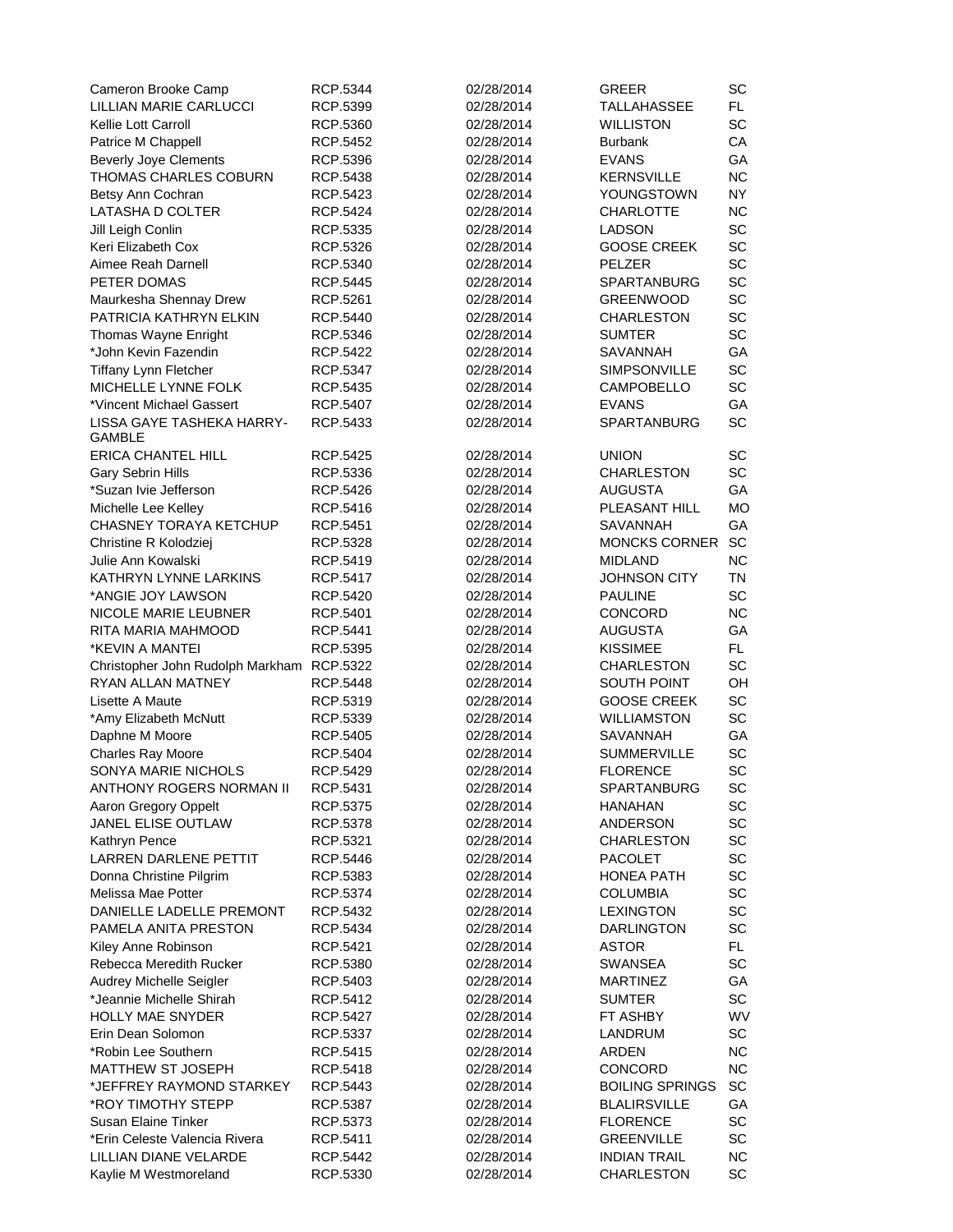| Mariah Elizabeth Williams | RCP.5331 | 02/28/2014 | SUMMERVILLE | SC. |
|---------------------------|----------|------------|-------------|-----|
| Jodi L Wootton            | RCP 5277 | 02/28/2014 | SUMTER      | SC. |
| TARLESHA YVETTE WRIGHT    | RCP.5437 | 02/28/2014 | GASTON      | SC. |

## **APPLICANTS WITH "YES" ANSWERS ON APPLICATION:**

*John Fazendin* **-** answered "yes" on the application to question #11: "Have you ever been arrested, indicted, or convicted, pled guilty, or pled nolo contendere for violation of any federal, state or local law (other than a minor traffic violation)?" Mr. Fazendin did not initially answer yes to this question. He completed a criminal background check that confirmed an arrest on July 12, 2008. Mr. Fazendin amended his application and supplied the Board with an explanation regarding the arrest. Court documentation supplied by Mr. Fazendin shows that 12 months probation was successfully completed and all fines and fees were paid. The case was closed on or about August 10, 2009. Mr. Fazendin stated that he was 21 at the time and wasn't making the best decisions in his life. He is currently 26 years old and has been a practicing respiratory therapist in the state of Georgia for over 2 years with no issues. No other arrests were indicated on the application or criminal background check. After discussion, Ms. Polson made a motion to approve for licensure without condition. Ms. Whitner seconded the motion. Motion Carried.

*Vincent Gassert* **-**answered "yes" on the application to question #11: "Have you ever been arrested, indicted, or convicted, pled guilty, or pled nolo contendere for violation of any federal, state or local law (other than a minor traffic violation)?" Mr. Gassert did not initially answer yes to this question. He completed a background check that confirmed an arrest on January 3, 2006. Mr. Gassert amended his application and supplied the Board with an explanation regarding the arrest. Mr. Gassert stated that the arrest for DUI was a result of an adverse reaction to a sleeping aid that has been taken the night before. Mr. Gassert has practiced in Colorado, New Jersey, and Georgia. The Board received verifications of all states licenses and no disciplinary action was found. No other arrests or issues were found on the application or criminal background check. After discussion, Ms. Polson made a motion to approve for licensure without condition. Ms. Whitner seconded the motion. Motion Carried.

*Suzan Jefferson* **-**answered "yes" on the application to question #11: "Have you ever been arrested, indicted, or convicted, pled guilty, or pled nolo contendere for violation of any federal, state or local law (other than a minor traffic violation)?" and question #12: "Have you ever been known by any other name or surname?" Ms. Jefferson completed a criminal background check that confirmed 3 separate arrests on June 6, 2000, October 11, 2002, and August 7, 2008. Ms. Jefferson only supplied the Board with an explanation regarding the second arrest, in 2002, and stated that she accidently damaged landscaping property when trying to park. Ms. Jefferson failed to stop and was subsequently arrested. The case was dismissed on May 30, 2003. The first and third arrests, in 2000 and 2008, were regarding issues with immigration. In 2000 Ms. Jefferson was arrested for not having a visa and attempting to enter the United States by fraud. In 2008 she was arrested and charged with being a deportable alien. Mr. Jim Knight who handles immigration compliance for LLR was asked to run a report on Ms. Jefferson using the SAVE (Systematic Alien Verification for Entitlements) program. The report from the Department of Homeland Security shows that Ms. Jefferson has been a lawful permanent resident since September 8, 2008 and is authorized to work. Ms. Jefferson was issued a Georgia Respiratory Therapy license on January 11, 2013. No other arrests or issues were found on the application or criminal background check. Ms. Jefferson has been married and there have been several name changes. She was previously known as Suzan Timmermeister, Suzan Ogbeide, and Suzan Ogbeide-Ihama. Her current legal name is Suzan Ivie Jefferson. After discussion, Dr. Newsome made a motion to approve for licensure without condition. Dr. Whelan seconded the motion. Motion Carried.

*Angie Lawson* **--**answered "yes" on the application to question #11: "Have you ever been arrested, indicted, or convicted, pled guilty, or pled nolo contendere for violation of any federal, state or local law (other than a minor traffic violation)?" Ms. Lawson wrote a statement to the Board disclosing a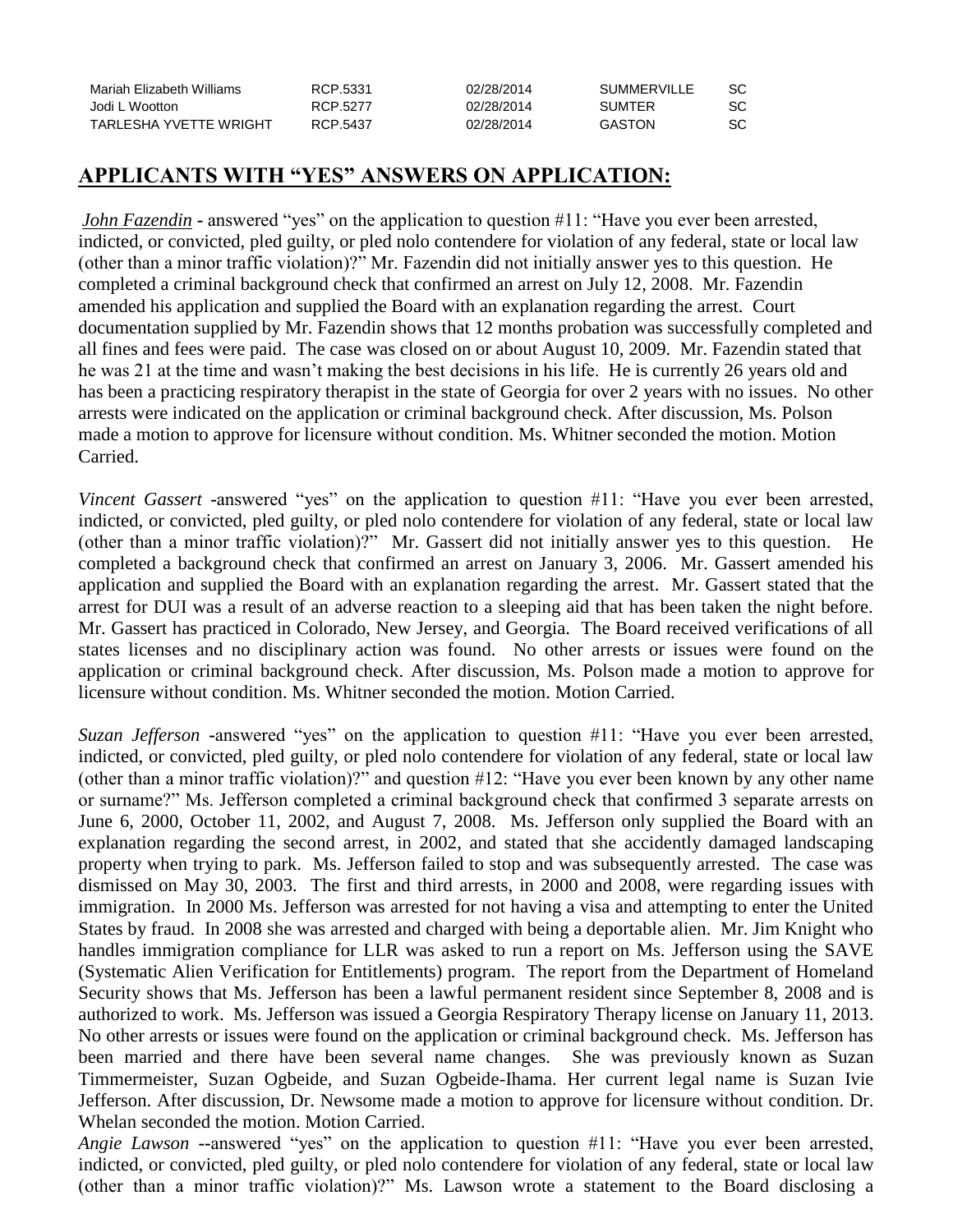shoplifting arrest from August 2000. The criminal background check was consistent with Ms. Lawson's explanation. No additional arrests or issues were found and the charge was dismissed on December 7, 2000. After discussion, Mr. Galloway made a motion to approve for licensure without condition. Ms. Polson seconded the motion. Motion Carried.

*Kevin Mantei-* answered "yes" on the application to question #4 "Have you ever resigned from any hospital, institute or health care facility in lieu of disciplinary action?" Mr. Mantei resigned from Orlando Health in lieu of termination in November of 2010 because of being tardy 6 times in a 6 month period. Per Orlando's attendance policy this is a terminable offense. Mr. Mantei stated that he was never tardy more than 3 minutes and was a full-time student at the time. A provision to rehire upon completion of the respiratory care program was instituted and in August of 2011 the same company rehired Mr. Mantei. Employment verification received from Orlando Health's Human Resource Department shows that Mr. Mantei is presently employed with Orlando Health as a Respiratory Therapist, Reg. II. After discussion, Mr. Galloway made a motion to approve for licensure without condition. Dr. Whelan seconded the motion. Motion Carried.

*Jeannie Shirah* **-**answered "yes" on the application to question #4: "Have you ever resigned from any hospital, institute or health care facility in lieu of disciplinary action?" and question #12: "Have you ever been known by any other name or surname?" Ms. Shirah stated that she missed several days of work in a small dentistry practice due to an illness recovering from gall bladder surgery and was subsequently discharged. A letter received from Dr. Douglas McDaniel, DDS states that Ms. Shirah was a good employee until her health became an issue. According to Dr. McDaniel, Ms. Shirah could not manage to keep up with her schedule due to illness. With no end in sight at the time, Dr. McDaniel felt it was best to release her from employment. Ms. Shirah received her CRT certification in 2012 and is currently licensed in Michigan. No other issues were found on the application. Ms. Shirah was previously known as Jeannie Michelle Adams and Jeannie Michelle Bartz. Her current legal name is Jeannie Michelle Shirah. After discussion, Ms. Jones made a motion to approve for licensure without condition. Mr. Galloway seconded the motion. Motion Carried.

*Robin Southern* **-** answered "yes on the application to question #10: "Have you ever discontinued the practicing as a Respiratory Care Practitioner for any reason for one month or more?" and question #12: "Have you ever been known by any other name or surname?" Ms. Southern did not practice for a time because she went to school for cosmetology and worked as a stylist. She passed the RRT exam in 2007 and is currently licensed in North Carolina as a respiratory therapist through 2014. Ms. Southern was previously known as Robin Lee Ballard. She is currently known as Robin Lee Southern. After discussion, Dr. Newsome made a motion to approve for licensure without condition. Dr. Whelan seconded the motion. Motion Carried.

*Roy Stepp* **-**answered "yes" on the application to question #11: "Have you ever been arrested, indicted, or convicted, pled guilty, or pled nolo contendere for violation of any federal, state or local law (other than a minor traffic violation)?" Mr. Stepp initially did not answer yes to this question. He completed a criminal background check that confirmed two arrests on April 18, 1981 (simple possession of marijuana) and June 27, 1997 (battery). Mr. Stepp amended the application and supplied the Board with an explanation regarding both arrests. Mr. Stepp stated that a man threatened his girlfriend and sister in St. Petersburg, FL back in 1979. According to Mr. Stepp he defended himself and the man called the police. Mr. Stepp was acquitted on September 4, 1979. Mr. Stepp was convicted of simple possession of marijuana less than 1 oz. on May 25, 1981. According to Mr. Stepp his friend had marijuana and he was able to pay a fine and was let go. Mr. Stepp has held a respiratory license in North Carolina, Georgia, and Florida without any issues. No other issues were found on the application. After discussion, Ms. Farmer made a motion to approve for licensure without condition. Ms. Polson seconded the motion. Motion Carried.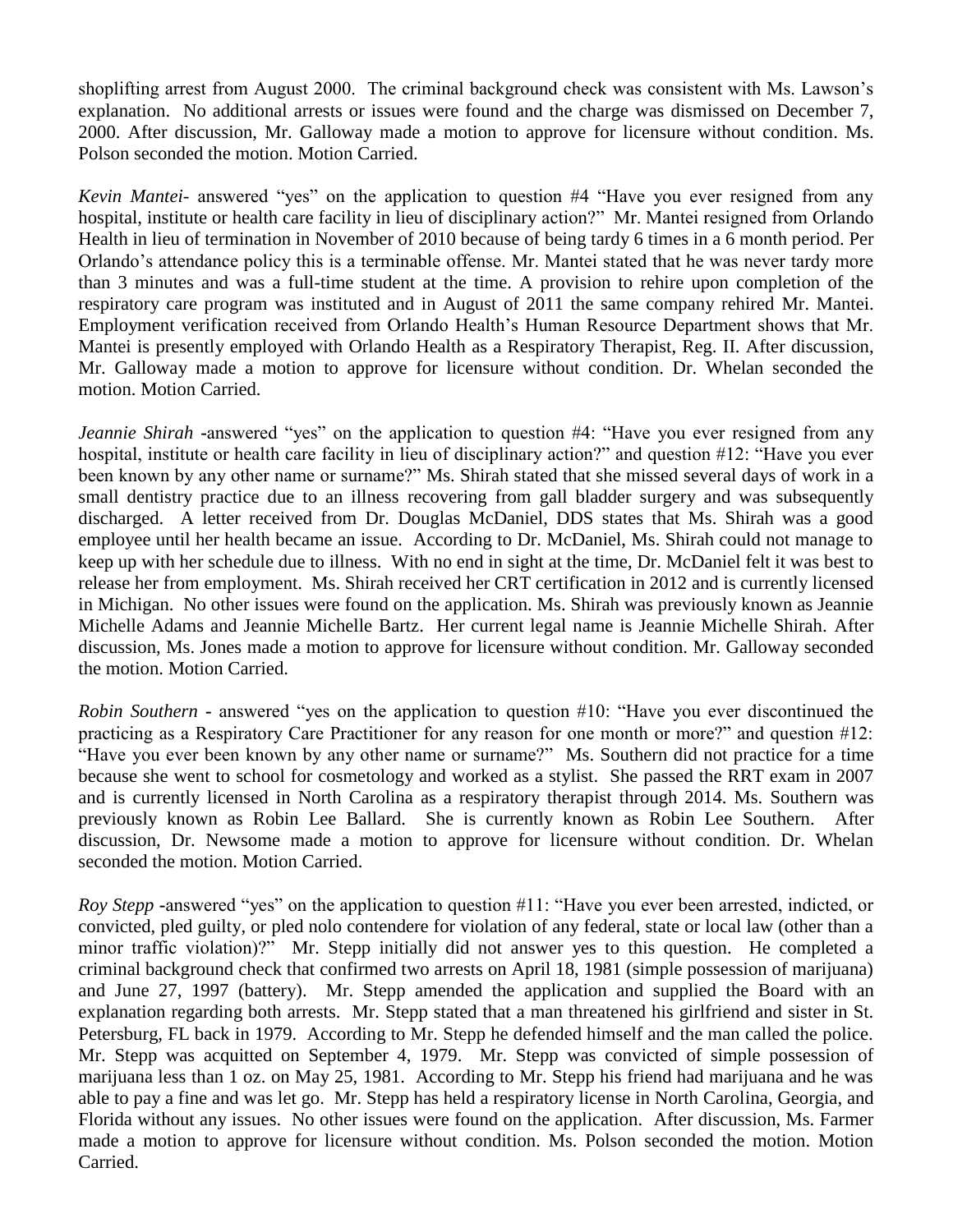*Erin Valencia Rivera* **-**answered "yes" on the application to question #11: "Have you ever been arrested, indicted, or convicted, pled guilty, or pled nolo contendere for violation of any federal, state or local law (other than a minor traffic violation)?" Ms. Valencia Rivera did not initially answer yes to this question. She completed a criminal background check that confirmed a fraudulent check arrest on March 1, 2006. Ms. Valencia Rivera stated that she did not disclose the arrest because she had forgotten about the incident. She had written a check to help cover car repair costs for her mother's car. The money was not deposited in Ms. Valencia Rivera's account and she was asked to go to the police station and was finger printed. The charge was dismissed. Ms. Valencia Rivera is currently licensed in California. No other issues were found on the application. After discussion, Ms. Farmer made a motion to approve for licensure without condition. Ms. Polson seconded the motion. Motion Carried.

*Vanesse Latoya Anderson* **-**answered "yes" on the application to question #11: "Have you ever been arrested, indicted, or convicted, pled guilty, or pled nolo contendere for violation of any federal, state or local law (other than a minor traffic violation)?" Ms. Anderson did not initially answer yes to the question. She was given the opportunity to explain the arrest. On December 10, 2002, Ms. Anderson was arrested and charged with disorderly conduct. Ms. Anderson explained that she was in the wrong place at the wrong time with no further explanation. There have been no additional arrests. No other issues were found with the application or criminal background check. After discussion, Ms. Jones made a motion that a better explanation and more information on the arrest would be required prior to approval of a permanent license. Ms. Polson seconded the motion. Motion Carried.

*Carol Elaine Bailey* -answered "yes" on the application to question #10 "Have you ever discontinued the practicing as a Respiratory Care Practitioner for any reason for one month or more?" and question #12 "Have you ever been known by any other name or surname?", and "Have you ever been discharged involuntarily from employment?" If so, give full details. Ms. Bailey stated that she did not work from April 2008 to November 2008 due to an illness and she was also a homemaker. In 2010, Ms. Bailey was unemployed for 3 months due to returning to school for her Psychology Degree. Ms. Bailey also stated since May of 2013, she has been a homemaker. Ms. Bailey stated that her name changes were due to marriage with Wensyel being her maiden name and her married names being Gillespie, Murphy and now Bailey. Ms. Bailey explained her reason for discharge of employment, which occurred in 2008 and 2010. In April 2008, Ms. Bailey was discharged due to illness which resulted in absences that was over six times in one year. In May 2013, Ms. Bailey's position with HCS was terminated due to an incorrect piece of equipment being sent with the wrong RMA number by the CSR. Also, Ms. Bailey stated that a patient claimed that she did not make a home visit for which she claimed mileage. HCS, Healthcare Solutions, submitted a letter explaining the reason for termination was due to falsification of expense reports and/or cashing or depositing a company expense reimbursement based on false expense report. Ms. Bailey was terminated immediately. Ms. Bailey stated that she did visit the patient's home that day; however, the patient was not at home at the time. No other issues were found with the application. After discussion, Ms. Jones made a motion that an appearance would be required prior to approval of a permanent license. Mr. Galloway seconded the motion. Motion Carried.

*Deborah Jane Bland* **-** answered "yes" on the application to question #11: "Have you ever been arrested, indicted, or convicted, pled guilty, or pled nolo contendere for violation of any federal, state or local law (other than a minor traffic violation)?", question #12 "Have you ever been known by any other name or surname?", and question #14 "Have you ever been discharged involuntarily from employment?" If so, give full details. Ms. Bland initially did not answer yes to question #11. Ms. Bland stated on October 1 2008, after adjudication, she entered into a plea agreement of reckless driving. As part of the plea agreement, Ms. Bland paid fines, successfully completed driving school, and was placed probation for a period of six months. Ms. Bland stated that this was a result of going out for one night to celebrate being alive after being diagnosed with breast cancer, completing eight doses of chemotherapy and undergoing a bilateral mastectomy. Since the arrest Ms. Bland stated that she has worked hard to survive, grow and remain healthy. Ms. Bland stated that she was terminated from All Children's Hospital Sleep and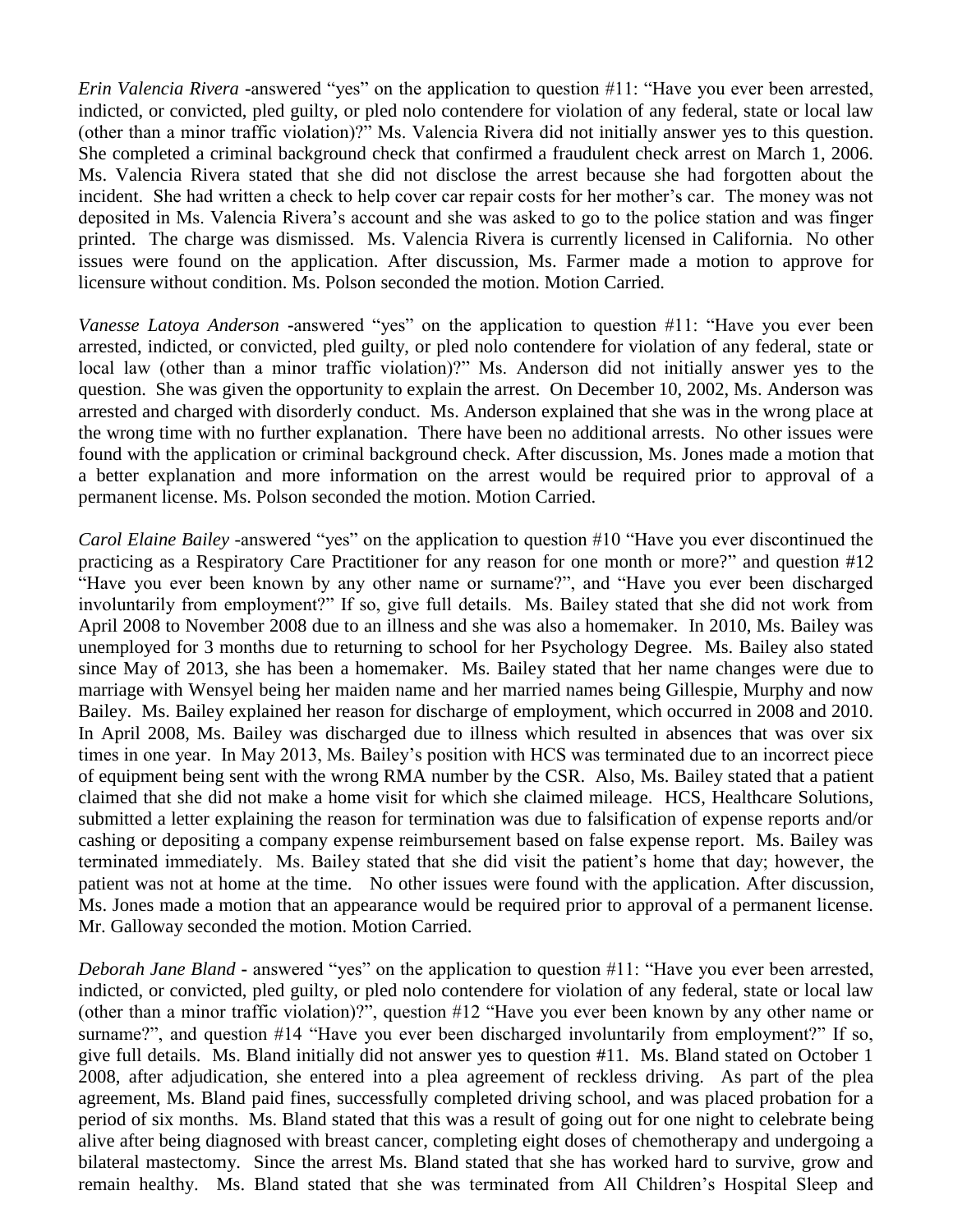Breathing Disorders Sleep Lab for inserting a personal USB drive into a hospital computer to save a Word document. The USB drive was left in the computer and found by the sleep lab supervisor. The Human Resources Department was notified and an investigation was done. Ms. Bland stated that she used the grievance option with an ombudsman to assist during the investigation. The result of the investigation was termination. Ms. Bland stated that she was given approval to work on school work during downtime but she did not get authorization to use a personal USB drive. Between 1987 and 1996 Ms. Bland used the last name Yelton. No other issues with the application. After discussion, Ms. Farmer made a motion that an appearance would be required prior to approval of a permanent license. Dr. Whelan seconded the motion. Motion Carried.

*Amy Elizabeth McNutt* **-** answered "yes" on the application to question #11: "Have you ever been arrested, indicted, or convicted, pled guilty, or pled nolo contendere for violation of any federal, state or local law (other than a minor traffic violation)?", and question #12 "Have you ever been known by any other name or surname?" Ms. McNutt initially did not answer yes to question #11. Ms. McNutt provided an explanation stating that the arrest was for a bad check in 1997. Ms. McNutt stated that she paid a fine and the issue was resolved. Ms. McNutt was previously known by the last name Campbell. No other issues were found with the application. After discussion, Mr. Galloway made a motion to approve for licensure without condition. Dr. Whelan seconded the motion. Motion Carried

*Jeffrey Raymond Starkey* **-** answered yes to question #1, "Has your Respiratory Care Practitioner certificate/license ever been revoked, suspended, reprimanded, restricted or placed on probation by any licensing board or other entity?"Mr. Starkey provided an explanation concerning a Private Reprimand he received from the Wyoming State Board for Respiratory Care. Mr. Starkey chose not to renew his license on or about October 31, 2007 as he was no longer practicing Respiratory Care. On May 15, 2008 the Wyoming Board received an application for licensure reinstatement from Mr. Starkey. Even though Mr. Starkey's license had expired the Board stated that he was still providing services regulated by the Respiratory Care Practice Act of 2003 as an employee of the WY Sleep Diagnostics in Casper, Wyoming. Mr. Starkey explained that his responsibilities at the lab included operations and marketing and training new employees. This was in violation of the Practice Act. Mr. Starkey was given a Letter of Reprimand. In April 2009Mr. Starkey reinstated his Wyoming license. The license is valid until October 31, 2014. Mr. Starkey was also licensed in Arizona and Nevada with no issues. No other issues were found with the application. After discussion, Ms. Jones made a motion that a better explanation and more information on the "yes" answer would be required prior to approval of a permanent license. Mr. Galloway seconded the motion. Motion Carried.

## **CHAIR REPORT/DISCUSSION**

The Committee held a brief discussion on adding Mr. Scott Crego to the member list for all communications as the newest member to the Respiratory Care Committee. Connie Jones will reach out to Mr. Crego and e-mail his contact information to the Board staff.

The Committee held a brief discussion on the NBRC meeting that will be held in Kansas in September. The Board Chair and/or Vice Chair and sometimes the Medical Board Administrators are asked to attend.

The Committee members held a brief discussion on replacing the consumer member vacancy and would like to review the seats that need to be replaced on the Committee and how to move forward with getting the replacements on the Committee.

Lastly, the Committee discussed requiring applicants that are not honest on their initial application to be required to submit a corrected application and fee.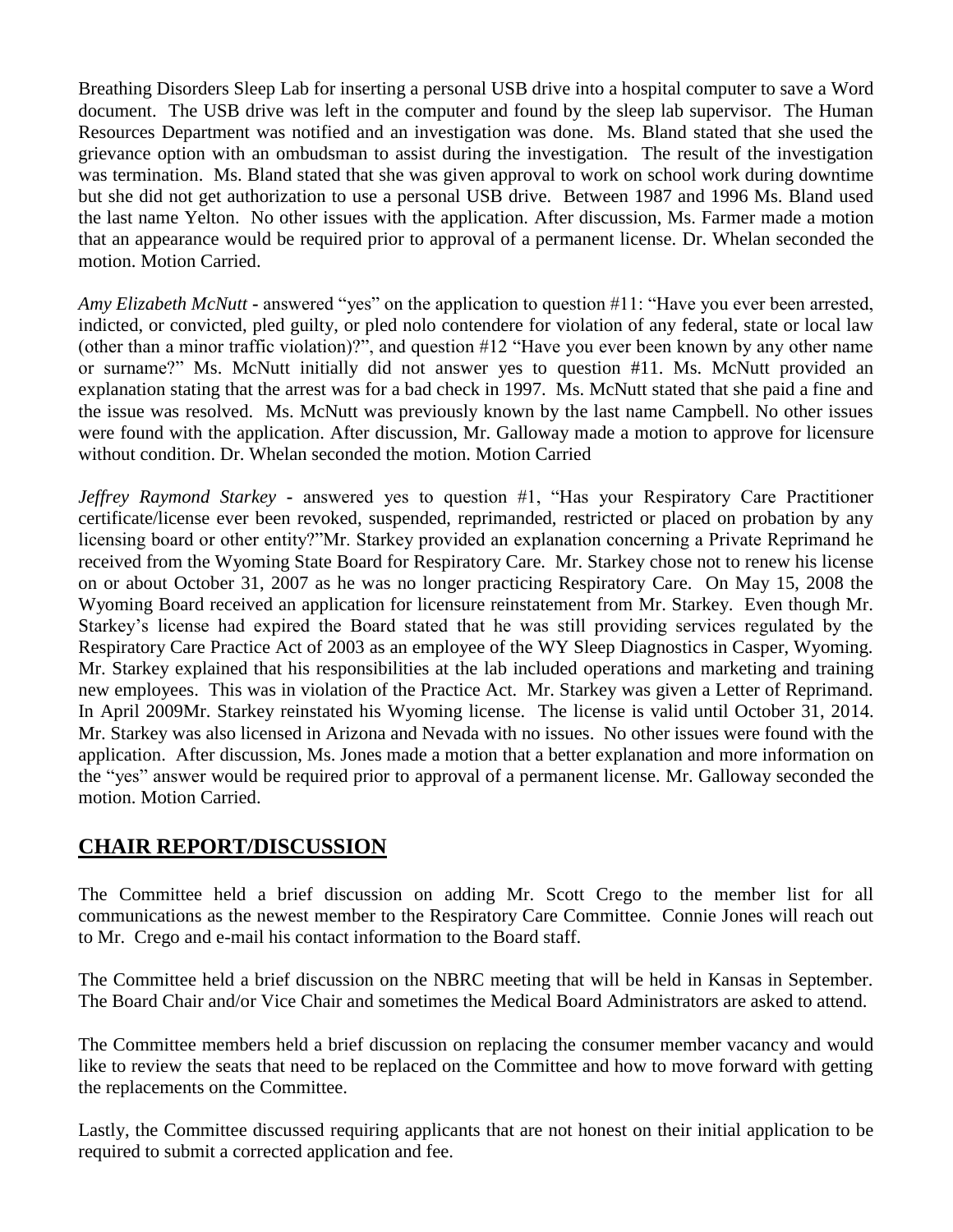## **NEXT MEETING DATE**

The next meeting is scheduled for April 18, 2014 at 10:00 A.M.

## **ADJOURNMENT**

There being no further business, Dr. Newsome made a motion to adjourn seconded by Ms. Whitner. The meeting was adjourned at 12:04 pm.

Respectfully submitted Kathy Burgess Administrative Assistant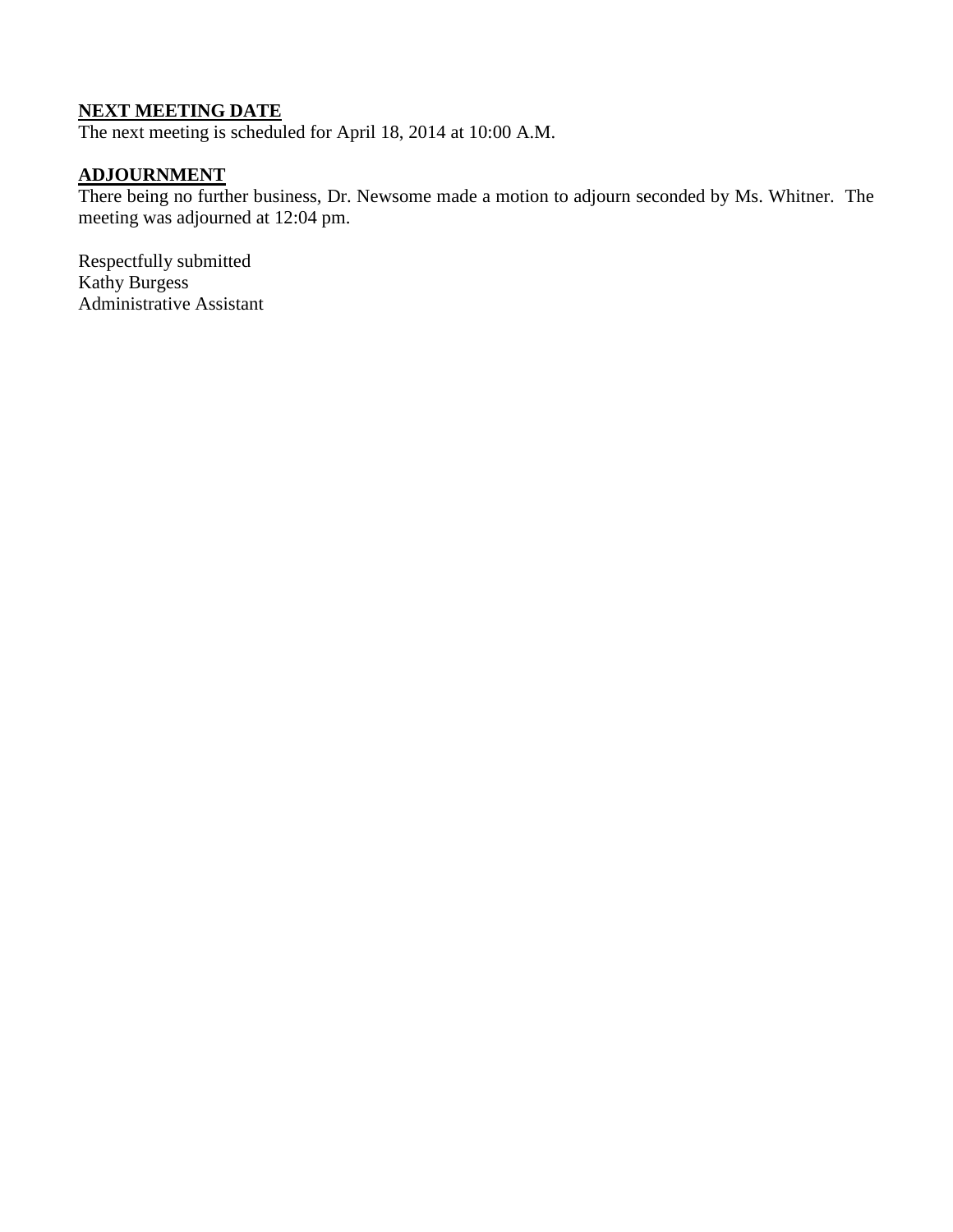# State of South Carolina ~x~rufint ~~pttrfm~nf MAR 14 2014

## FILED

 $\widetilde{m}$  is the second  $\rho$ SECRETARY OF STATE<sup>8</sup>



## Office of the Governor

EXECUTIVE ORDER No.

#### 2014-22

WHEREAS, in November 2011, the National Center for Disease Control and Prevention classified prescription drug abuse as a national epidemic; and

WHEREAS, the South Carolina State Inspector General published a report in May of 2013 entitled, "South Carolina Lacks a Statewide Drug Abuse Strategy," which illustrates that South Carolina is not immune from this epidemic, and in fact, South Carolina ranked 23<sup>rd</sup> highest per capita in both opioid painkiller prescriptions and in overdose deaths, with 225 prescription overdose deaths in 2011; and

WHEREAS, this epidemic has a significant financial and emotional impact on South Carolina families and a negative economic impact on the State, including rising healthcare costs for opioid use in pregnant women and drug-dependent infants and rising emergency room and rehabilitation costs, with an estimated 30 percent of South Carolina Medicaid recipients receiving an opioid prescription in 2010 at a cost of \$24 million; and

WHEREAS, the State Inspector General's report highlights five South Carolina state agencies with regulatory and enforcement roles in the prescription drug abuse issue and the lack of a comprehensive, proactive plan to combat the problem; and

WHEREAS, many state agencies have begun to address prescription drug abuse and are committed to protecting and improving the lives of South Carolinians.

NOW, THEREFORE, pursuant to the authority vested in me by the Constitution and Statutes of the State of South Carolina, I hereby establish the Governor's Prescription Drug Abuse Prevention Council (the "Council") to develop a comprehensive State Plan to combat and prevent prescription drug abuse. The Council shall be composed of ten members to include a representative from the South Carolina Law Enforcement Division; South Carolina Department of Health and Environmental Control; South Carolina Department of Labor, Licensing and Regulation; South Carolina Board of Dentistry; South Carolina Board of Medical Examiners; South Carolina Board of